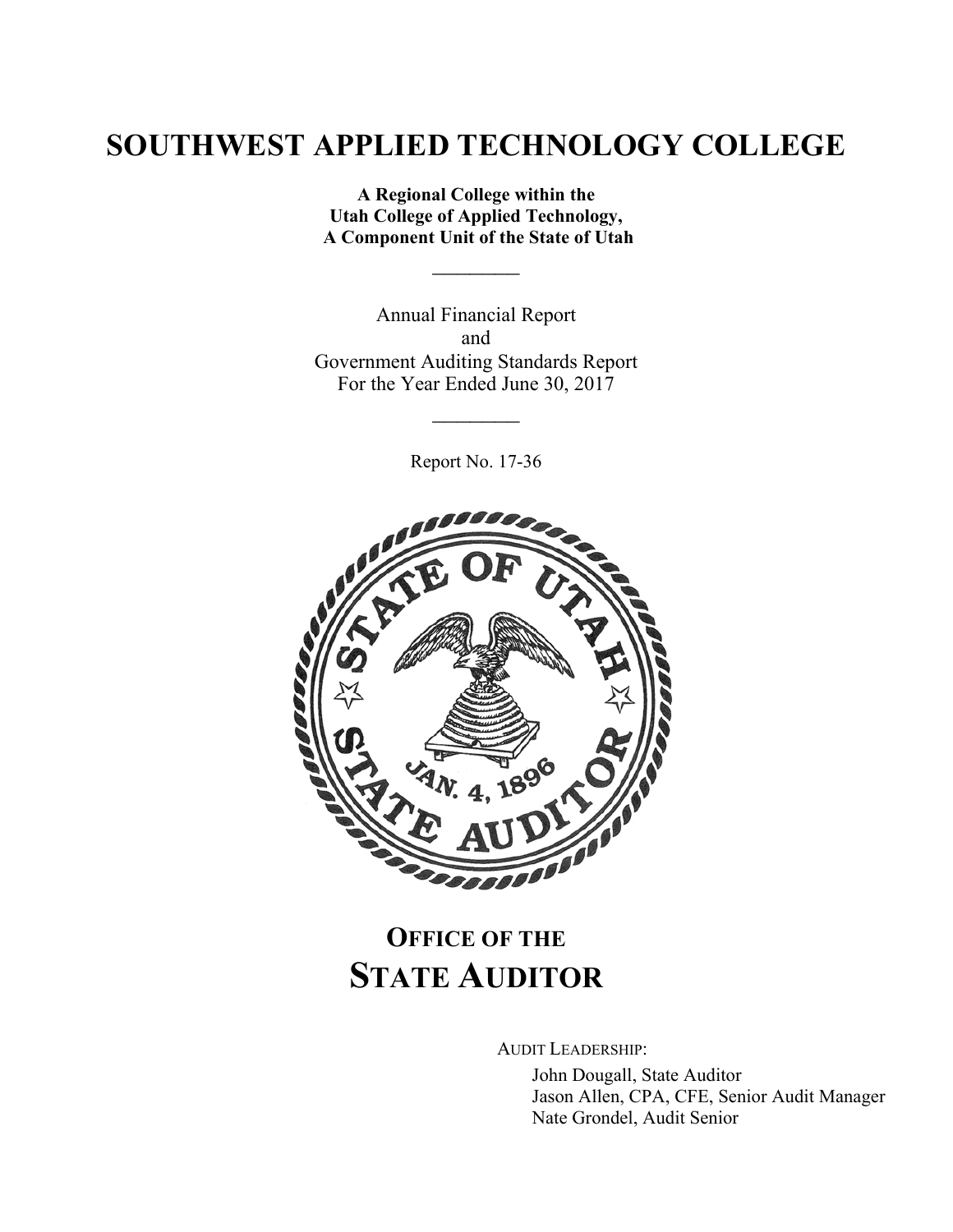### FOR THE YEAR ENDED JUNE 30, 2017

### **TABLE OF CONTENTS**

Page

| <b>INDEPENDENT STATE AUDITOR'S REPORT</b>                                                                                                                                                                                                | 1  |
|------------------------------------------------------------------------------------------------------------------------------------------------------------------------------------------------------------------------------------------|----|
| <b>MANAGEMENT'S DISCUSSION AND ANALYSIS</b>                                                                                                                                                                                              | 3  |
| FINANCIAL STATEMENTS:                                                                                                                                                                                                                    |    |
| <b>Statement of Net Position</b>                                                                                                                                                                                                         | 12 |
| Statement of Revenues, Expenses, and Changes in Net Position                                                                                                                                                                             | 13 |
| <b>Statement of Cash Flows</b>                                                                                                                                                                                                           | 14 |
| Notes to the Financial Statements                                                                                                                                                                                                        | 15 |
| REQUIRED SUPPLEMENTARY INFORMATION:                                                                                                                                                                                                      |    |
| Schedule of Southwest ATC's Proportionate Share of the Net Pension Liability                                                                                                                                                             | 31 |
| Schedule of Southwest ATC's Pension Contributions                                                                                                                                                                                        | 32 |
| INDEPENDENT STATE AUDITOR'S REPORT ON INTERNAL CONTROL OVER<br>FINANCIAL REPORTING AND ON COMPLIANCE AND OTHER MATTERS<br>BASED ON AN AUDIT OF FINANCIAL STATEMENTS PERFORMED IN<br><b>ACCORDANCE WITH GOVERNMENT AUDITING STANDARDS</b> | 33 |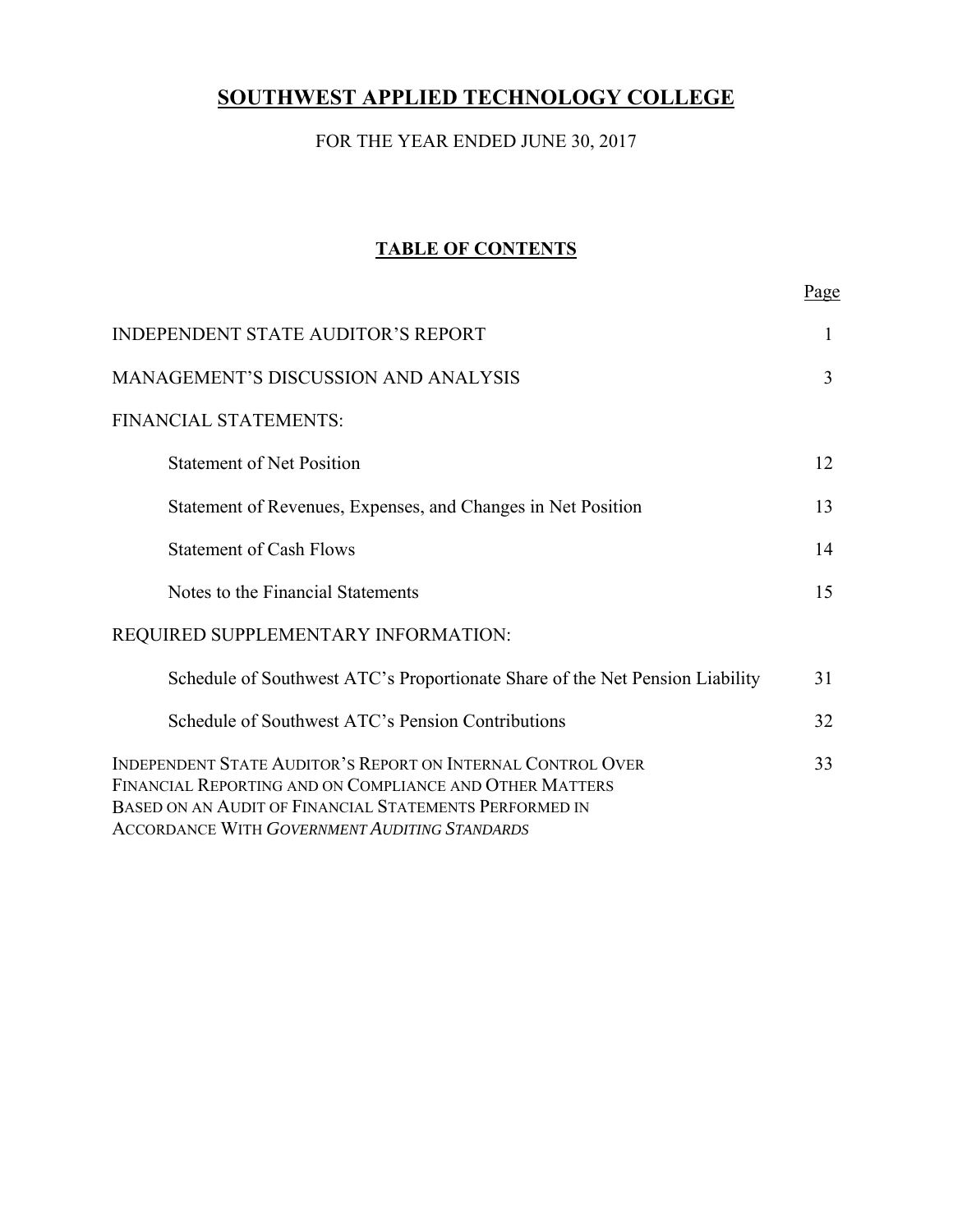

**OFFICE OF THE STATE AUDITOR**

#### **INDEPENDENT STATE AUDITOR'S REPORT**

To the Board of Directors, Audit Committee and Brennan M. Wood, Campus President Southwest Applied Technology College

#### **Report on the Financial Statements**

We have audited the accompanying financial statements of the Southwest Applied Technology College (the College), as of and for the year ended June 30, 2017, and the related notes to the financial statements, which collectively comprise the College's financial statements, as listed in the table of contents. The College is a regional college within the Utah College of Applied Technology (UCAT) which is a component unit of the State of Utah.

#### *Management's Responsibility for the Financial Statements*

Management is responsible for the preparation and fair presentation of these financial statements in accordance with accounting principles generally accepted in the United States of America; this includes the design, implementation, and maintenance of internal control relevant to the preparation and fair presentation of financial statements that are free from material misstatement, whether due to fraud or error.

#### *Auditor's Responsibility*

Our responsibility is to express an opinion on these financial statements based on our audit. We conducted our audit in accordance with auditing standards generally accepted in the United States of America and the standards applicable to financial audits contained in *Government Auditing Standards* issued by the Comptroller General of the United States. Those standards require that we plan and perform the audit to obtain reasonable assurance about whether the financial statements are free from material misstatement.

An audit involves performing procedures to obtain audit evidence about the amounts and disclosures in the financial statements. The procedures selected depend on the auditor's judgment, including the assessment of the risks of material misstatement of the financial statements, whether due to fraud or error. In making those risk assessments, the auditor considers internal control relevant to the entity's preparation and fair presentation of the financial statements in order to design audit procedures that are appropriate in the circumstances, but not for the purpose of expressing an opinion on the effectiveness of the entity's internal control. Accordingly, we express no such opinion. An audit also includes evaluating the appropriateness of accounting policies used and the reasonableness of significant accounting estimates made by management, as well as evaluating the overall presentation of the financial statements.

We believe that the audit evidence we have obtained is sufficient and appropriate to provide a basis for our audit opinion.

Utah State Capitol Complex, East Office Building, Suite E310 • Salt Lake City, Utah 84114-2310 • Tel: (801) 538-1025 • auditor.utah.gov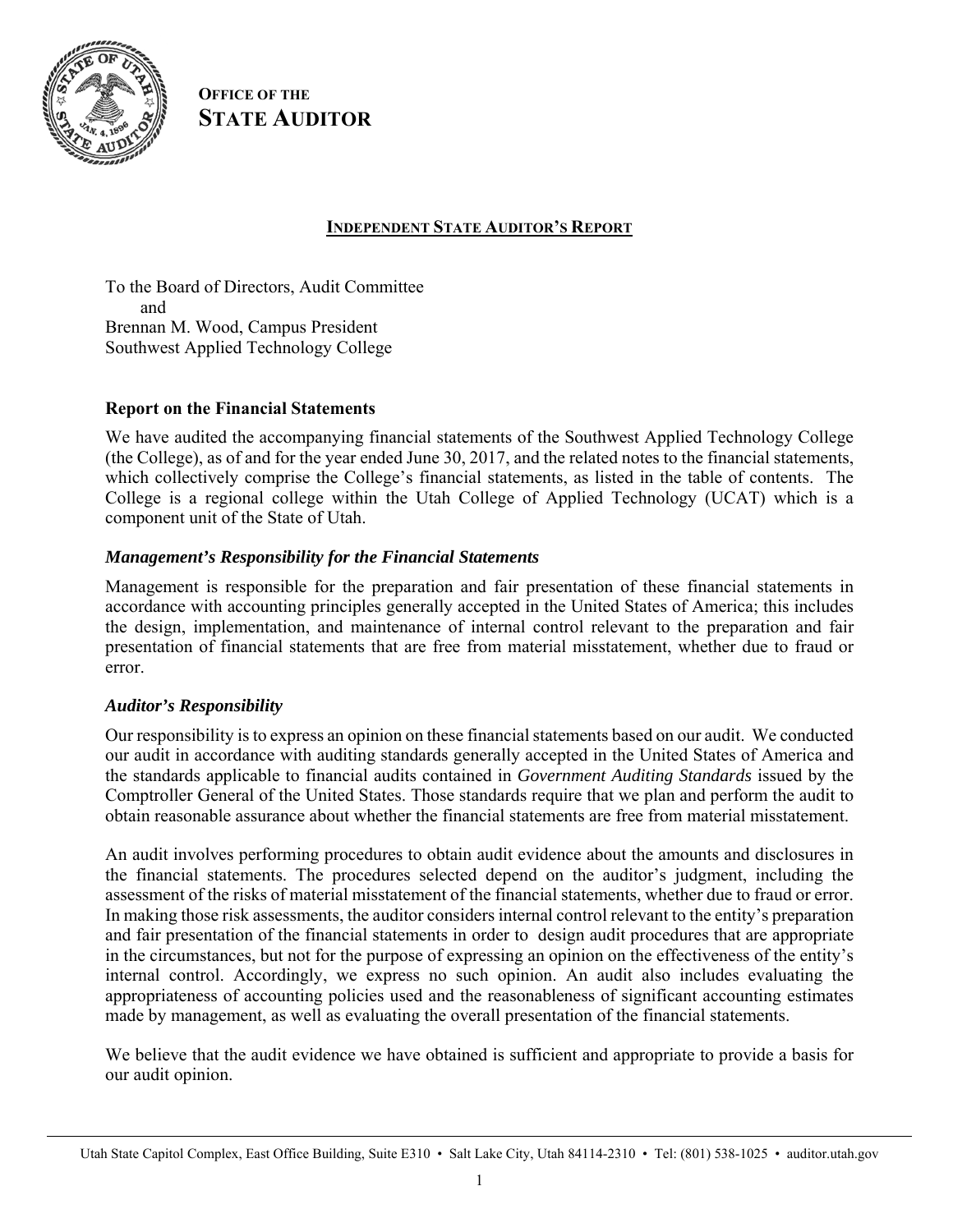#### *Opinion*

In our opinion, the financial statements referred to above present fairly, in all material respects, the financial position of the College as of June 30, 2017, and the changes in financial position and cash flows thereof for the year then ended in accordance with accounting principles generally accepted in the United States of America.

#### *Emphasis of Matter*

As discussed in Note 1, the financial statements present only the College and do not purport to, and do not, present fairly the financial position of UCAT as of June 30, 2017, the changes in its financial position or its cash flows for the year then ended in accordance with accounting principles generally accepted in the United States of America. Our opinion is not modified with respect to this matter.

#### *Other Matters*

#### *Required Supplementary Information*

Accounting principles generally accepted in the United States of America require that the Management's Discussion and Analysis on pages 3 through 11 and the College's Schedule of Proportionate Share of the Net Pension Liability and Schedule of Pension Contributions on pages 31 and 32 be presented to supplement the financial statements. Such information, although not a part of the financial statements, is required by the Governmental Accounting Standards Board who considers it to be an essential part of financial reporting for placing the financial statements in an appropriate operational, economic, or historical context. We have applied certain limited procedures to the required supplementary information in accordance with auditing standards generally accepted in the United States of America, which consisted of inquiries of management about the methods of preparing the information and comparing the information for consistency with management's responses to our inquiries, the financial statements, and other knowledge we obtained during our audit of the financial statements. We do not express an opinion or provide any assurance on the information because the limited procedures do not provide us with sufficient evidence to express an opinion or provide any assurance.

#### **Other Reporting Required by Government Auditing Standards**

In accordance with *Government Auditing Standards*, we have also issued our report dated February 15, 2018 on our consideration of the College's internal control over financial reporting and on our tests of its compliance with certain provisions of laws, regulations, contracts, and grant agreements and other matters. The purpose of that report is to describe the scope of our testing of internal control over financial reporting and compliance and the results of that testing, and not to provide an opinion on internal control over financial reporting or on compliance. That report is an integral part of an audit performed in accordance with *Government Auditing Standards* in considering the College's internal control over financial reporting and compliance.

Office of the State Auditor

February 15, 2018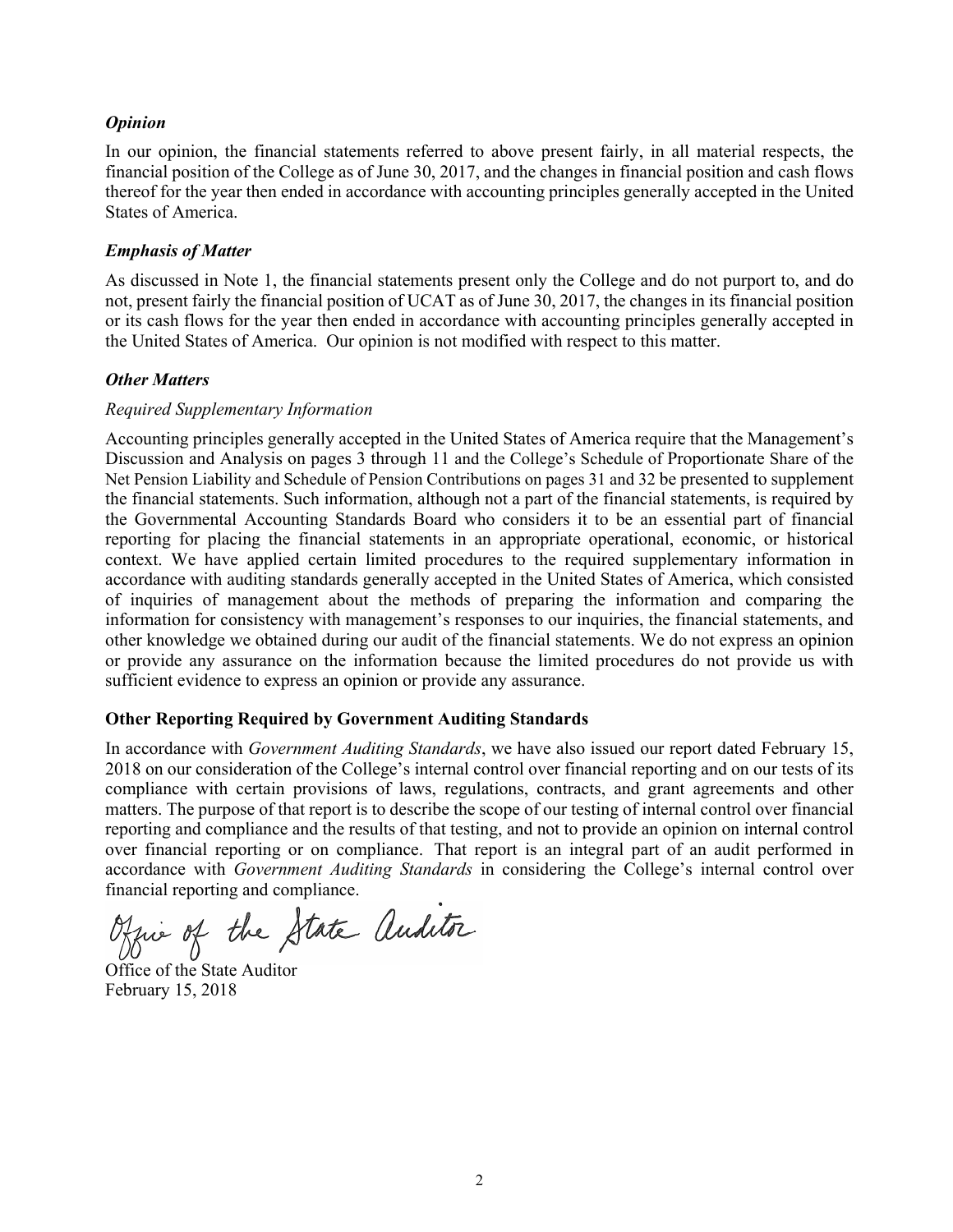#### MANAGEMENT'S DISCUSSION AND ANALYSIS FOR THE YEAR ENDED JUNE 30, 2017 (Unaudited)

As management of the Southwest Applied Technology College (College), we offer this narrative overview and analysis of the financial activities of the College for the fiscal year ending June 30, 2017 to the readers of the College's financial statements.

Effective September 1, 2001, the Utah State Legislature created the Utah College of Applied Technology (UCAT) which is composed of eight regional applied technology colleges. The Southwest Applied Technology College is one of these regional applied technology colleges. With this change, the College became an institution within and subject to the authority of the Utah System of Higher Education. Effective July 1, 2009, UCAT, including the College, was moved out from under the jurisdiction of the Utah State Board of Regents and was placed under the governance of the UCAT Board of Trustees. The legislation making this change in governance left UCAT as an institution under the Utah System of Higher Education but changed the direct governance from the Board of Regents to the UCAT Board of Trustees.

#### **Overview of the Financial Statements**

This management's discussion and analysis is intended to serve as an introduction to the College's financial statements. The College's financial statements include four components: 1) the Statement of Net Position, 2) the Statement of Revenues, Expenses, and Changes in Net Position, 3) the Statement of Cash Flows, and 4) the Notes to the Financial Statements.

**Statement of Net Position**. The Statement of Net Position provides information on the College's assets, deferred outflows of resources, liabilities, and deferred inflows of resources at the end of the fiscal year, with the difference reported as net position. The information provided in the Statement of Net Position along with disclosures and other information contained in the Statement of Revenues, Expenses, and Changes in Net Position; the Statement of Cash Flows; and accompanying notes helps users assess, among other things, the College's liquidity and its ability to meet its obligations.

**Statement of Revenues, Expenses, and Changes in Net Position**. The Statement of Revenues, Expenses, and Changes in Net Position provides information to users about the operating performance of the College and the effects of nonoperating transactions and events that change the amount of net position of the College. The information in this statement, together with information in the Statement of Net Position, the Statement of Cash Flows, and accompanying notes, should assist users of the College's financial statements in evaluating the College's performance during the fiscal year and how well management has discharged their stewardship responsibilities and other aspects of their duties.

**Statement of Cash Flows**. The Statement of Cash Flows provides information about the cash receipts and cash payments of the College during the fiscal year. When used with related disclosures and information in other financial statements, a statement of cash flows should help financial statement report users assess the College's ability to generate future net cash flows; its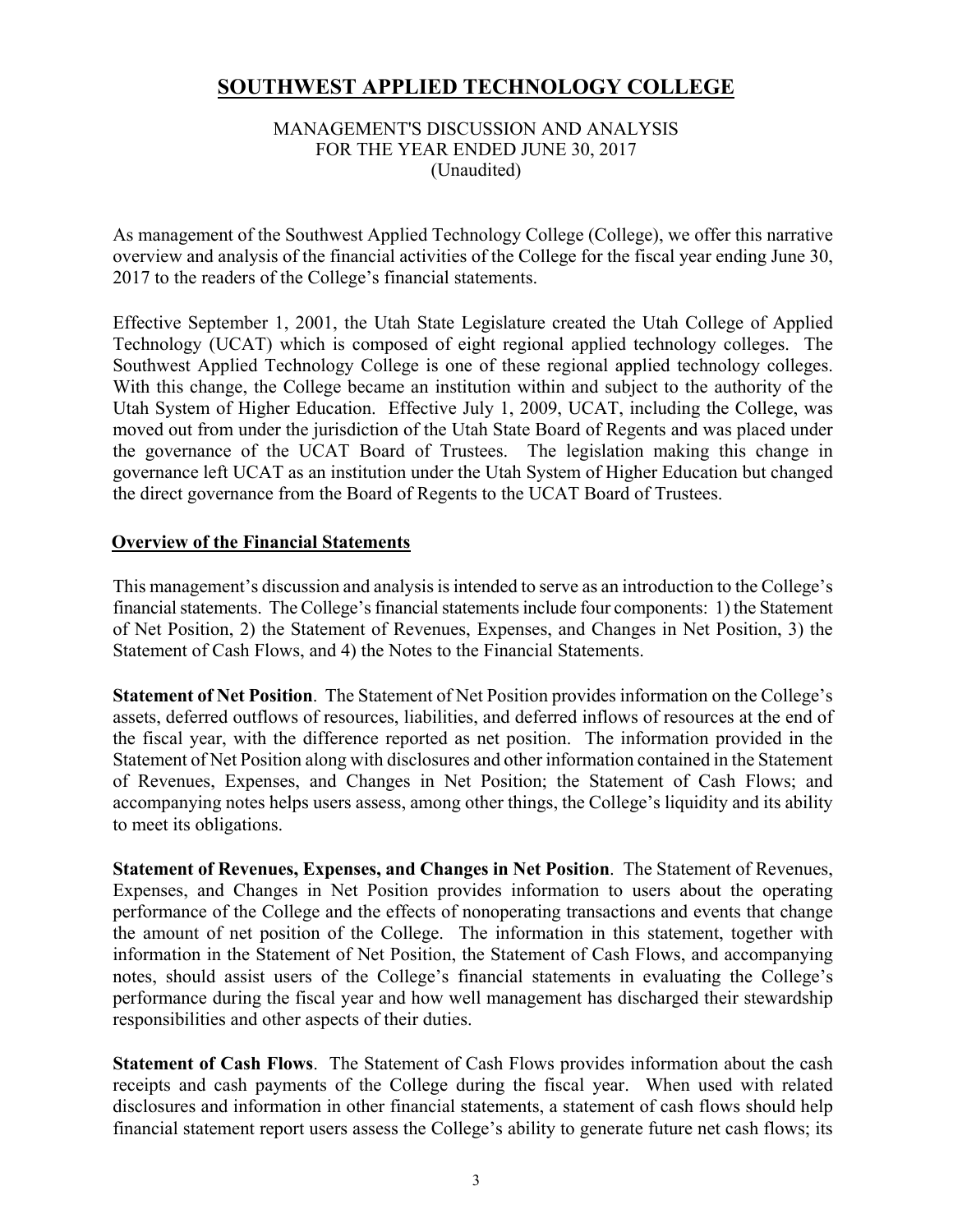#### MANAGEMENT'S DISCUSSION AND ANALYSIS FOR THE YEAR ENDED JUNE 30, 2017 (Unaudited)

ability to meet its obligations as they come due; the reasons for differences between operating income and the associated cash receipts and payments; and the effects on the College's financial position on both its cash and noncash investing, capital, and financing transactions during the fiscal year.

**Notes to the Financial Statements**. The Notes to the Financial Statements provide additional information that is essential to a full understanding of the data provided in the financial statements.

#### **Financial Analysis**

**Statement of Net Position.** The following schedule presents a summary of the College's assets, deferred outflows of resources, liabilities, deferred inflows of resources, and net position as of June 30, 2017 and 2016:

|                                       | June 30, 2017<br><b>Amount</b> | June 30, 2016<br><b>Amount</b> | <b>Amount of</b><br>Change | Percent<br>Change |  |
|---------------------------------------|--------------------------------|--------------------------------|----------------------------|-------------------|--|
| <b>Assets</b>                         |                                |                                |                            |                   |  |
| <b>Current Assets</b>                 | \$<br>2,604,709                | \$<br>1,938,861                | \$<br>665,848              | 34.34%            |  |
| Noncurrent Assets                     |                                |                                |                            |                   |  |
| Net Pension Assets                    |                                | 122                            | (122)                      | $(100.00\%)$      |  |
| Capital Assets, Net                   | 24,590,345                     | 24,437,307                     | 153,038                    | $.63\%$           |  |
| <b>Total Assets</b>                   | 27,195,054                     | 26,376,290                     | 818,764                    | 3.10%             |  |
| <b>Deferred Outflows of Resources</b> | 867,789                        | 638,435                        | 229,354                    | 35.92%            |  |
| <b>Liabilities</b>                    |                                |                                |                            |                   |  |
| Current Liabilities                   | 814,535                        | 624,505                        | 190,030                    | 30.43%            |  |
| Noncurrent Liabilities                | 1,788,156                      | 1,613,867                      | 174,289                    | 10.80%            |  |
| <b>Total Liabilities</b>              | 2,602,691                      | 2,238,372                      | 364,319                    | 16.28%            |  |
| <b>Deferred Inflows of Resources</b>  | 200,110                        | 138,157                        | 61,953                     | 44.84%            |  |
| <b>Net Position</b>                   |                                |                                |                            |                   |  |
| Net Investment in Capital Assets      | 24,349,277                     | 24, 127, 462                   | 221,815                    | .92%              |  |
| Unrestricted                          | 910,765                        | 510,734                        | 400,031                    | 78.32%            |  |
| <b>Total Net Position</b>             | \$<br>25,260,042               | \$<br>24,638,196               | \$<br>621,846              | $2.52\%$          |  |

#### **Condensed Statement of Net Position**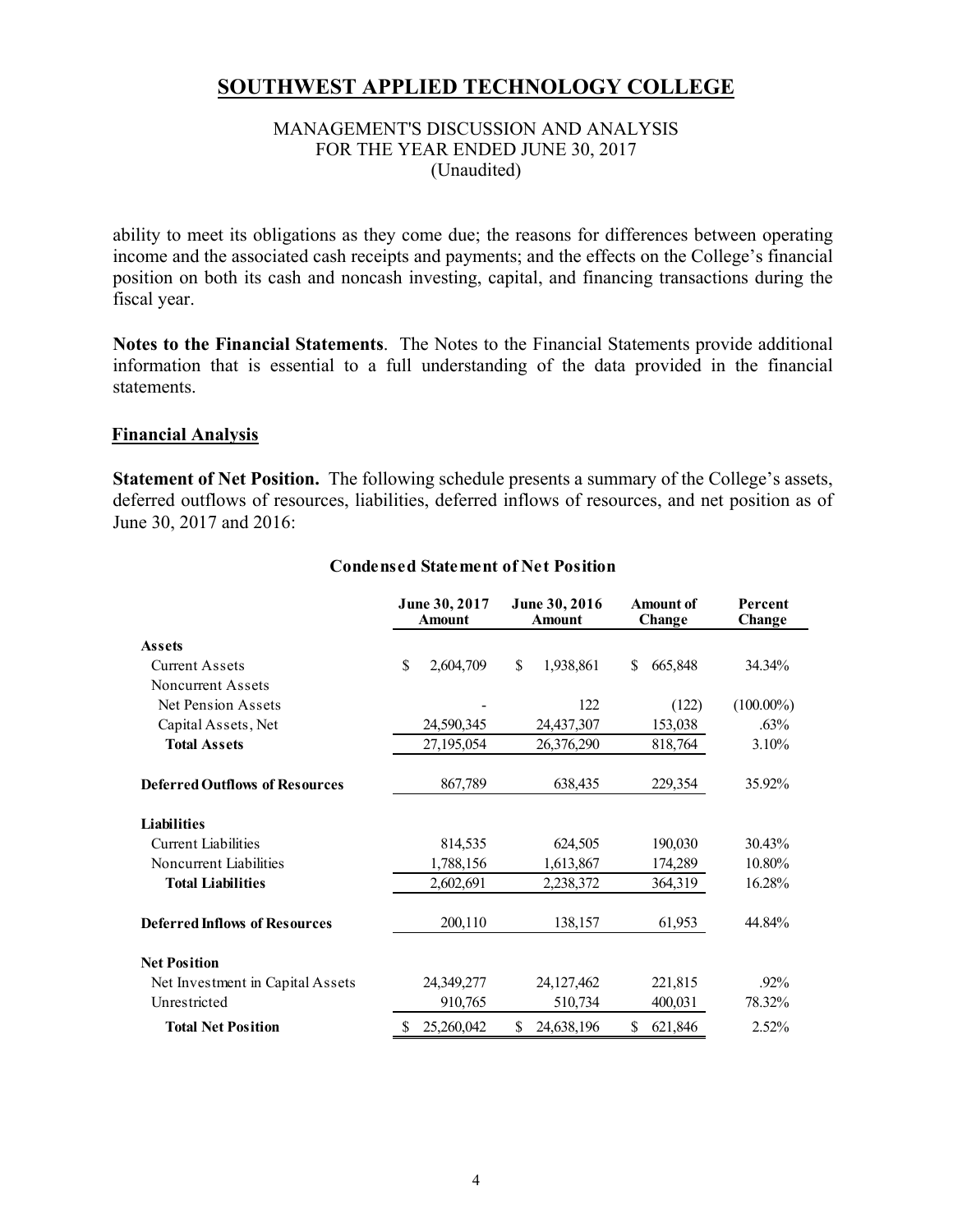#### MANAGEMENT'S DISCUSSION AND ANALYSIS FOR THE YEAR ENDED JUNE 30, 2017 (Unaudited)

The 3.1% increase in Total Assets at June 30, 2017 is attributable primarily to an increase in cash balances at year end compared to June 30, 2016. During fiscal year 2017, student tuition and fees exceeded the budgeted projection by 66% and operating expenses were 5% below budget. Fiscal year 2017 was the first full year of operations in the Allied Health and Trades Building completed in December 2015. Since the College had no previous experience owning a building, management was very cautious about spending. Student headcount and revenues were increasing, but it was too early to determine if the trend would be sustained. This conservative approach allowed the College to save funds which will be used towards a remodel and relocation project for the automotive and CDL programs scheduled to commence in July 2018.

The increase in cash was offset slightly by a decrease in receivables. At June 30, 2016, the College had receivables for a stem grant reimbursement and a grant from Utah Development Disabilities Council. Both of those programs were completed prior to June 30, 2017. At June 30, 2017, there were no grant receivables.

Capital Asset additions in fiscal year 2017 include: building improvements, furniture replacement, studio equipment, and floor covering for the business and technology building remodel. Other purchases include computer equipment for a new computer science lab, a vehicle to transport construction students to the class job sites, a general purpose vehicle for facilities use, and automotive and welding equipment. Total additions of \$1,164,024 were partially offset by depreciation expense of \$1,010,328.

Current Liabilities at June 30, 2017 increased 30.43% when compared to June 30, 2016. Items affecting this change include the following:

- At June 30, 2017 Accounts Payable included \$49,114 due to Beaver and Garfield School Districts for instruction at their facilities. In the prior year, these were paid prior to year end.
- Accounts Payable to sponsors included unused funds on account for students who have Pell funding and students sponsored by other agencies such as the Department of Workforce Services, Vocational Rehabilitation Services, and Deseret Industries. This balance increased \$54,642 or 51%. During fiscal year 2017, student head count increased by 418 students and membership hours increased 34,753. With an increase of students and hours, Pell funding also increased.
- Accrued Payroll Expenses increased \$45,384 or 26.99% as a result of several new positions filled during fiscal year 2017 which included a new Marketing Director, Computer Science Instructor, Electrical Apprenticeship Instructor, Computer Science Teaching Assistant, Human Resource Specialist, and additional custodial staff.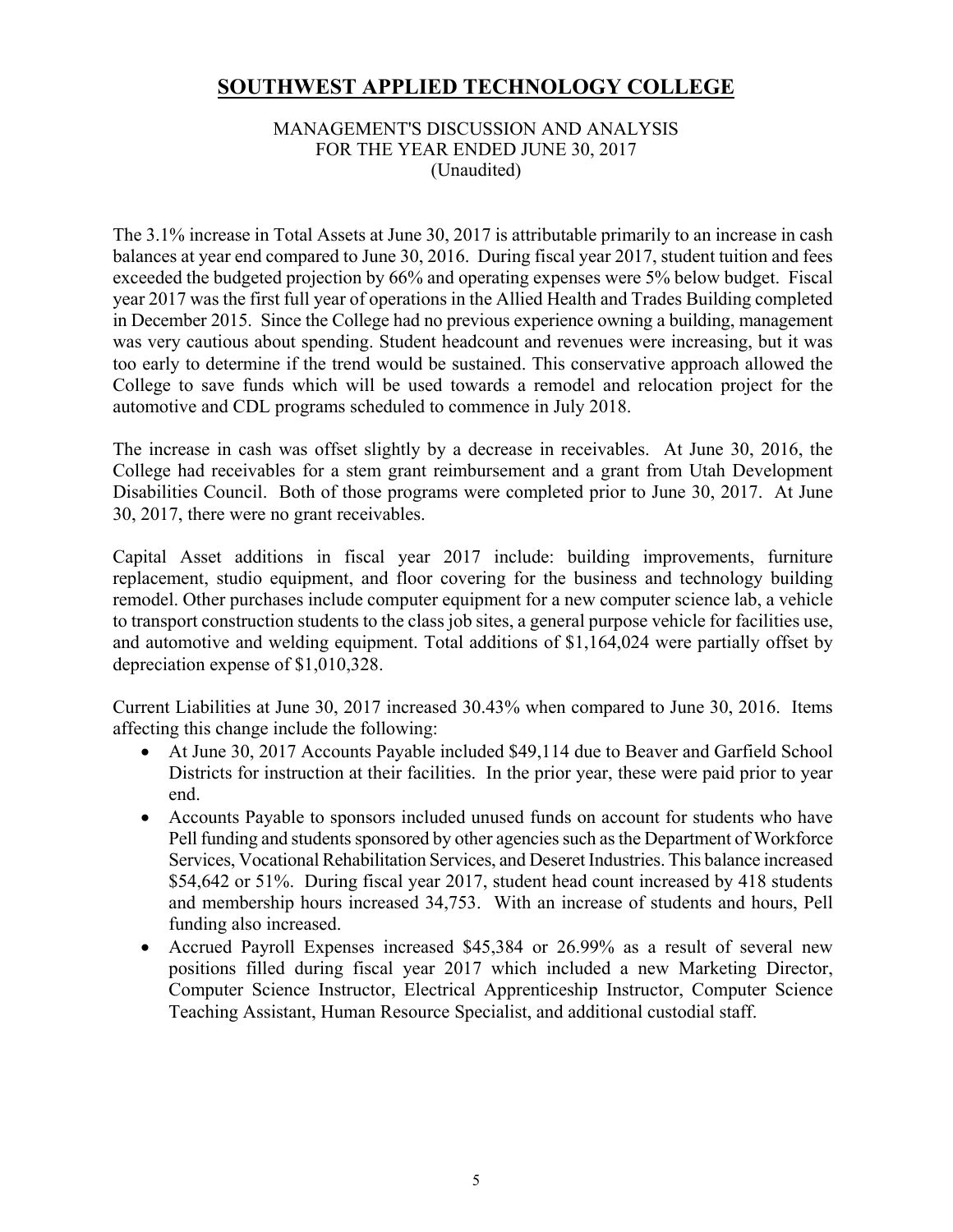#### MANAGEMENT'S DISCUSSION AND ANALYSIS FOR THE YEAR ENDED JUNE 30, 2017 (Unaudited)

Noncurrent Liabilities increased by 10.8% when comparing June 30, 2016 to June 30, 2017. This consisted of a 17.82% increase in the College portion of the Net Pension Liability for the Utah Retirement System (URS) underfunded pension plan. This increase was partially offset by a 29% decrease in the long-term balance of a Capital Lease payable to the Kane County School District which will be paid in full in fiscal year 2021.

**Changes in Net Position**. The following schedule presents a summary of the College's changes in net position for the fiscal years ended June 30, 2017 and 2016:

|                                  |    | <b>Year Ended</b><br><b>June 30, 2017</b><br><b>Amount</b> |   | <b>Year Ended</b><br><b>June 30, 2016</b><br><b>Amount</b> | Amount of<br>Change |              | Percent<br>Change |  |
|----------------------------------|----|------------------------------------------------------------|---|------------------------------------------------------------|---------------------|--------------|-------------------|--|
| <b>Operating Revenues</b>        | \$ | 758,950                                                    | S | 568,175                                                    | \$                  | 190,775      | 33.58%            |  |
| <b>Operating Expenses</b>        |    | (6,763,803)                                                |   | (5,755,558)                                                |                     | (1,008,245)  | 17.52%            |  |
| <b>Operating Loss</b>            |    | (6,004,853)                                                |   | (5,187,383)                                                |                     | (817, 470)   | 15.76%            |  |
| Nonoperating Revenues            |    | 5,833,592                                                  |   | 4,885,644                                                  |                     | 947.948      | 19.40%            |  |
| <b>Other Revenues</b>            |    | 793,107                                                    |   | 20,013,256                                                 |                     | (19,220,149) | $(96.04\%)$       |  |
| Increase in Net Position         |    | 621,846                                                    |   | 19,711,517                                                 |                     | (19,089,671) | (96.85%)          |  |
| Net Position – Beginning of Year |    | 24,638,196                                                 |   | 4,926,679                                                  |                     | 19,711,517   | 400.10%           |  |
| Net Position – End of Year       | S  | 25,260,042                                                 |   | 24,638,196                                                 | \$                  | 621.846      | $2.52\%$          |  |

#### **Condensed Statement of Revenues, Expenses, and Changes in Net Position**

The College experienced a net operating loss of \$6,004,853 during fiscal year 2017. The College is a State institution and receives a large portion of its revenues from State appropriations and grants. These appropriations and grants are classified in the financial statements as Nonoperating Revenues. The State appropriation is anticipated as a means of covering a majority of the operating costs of the College.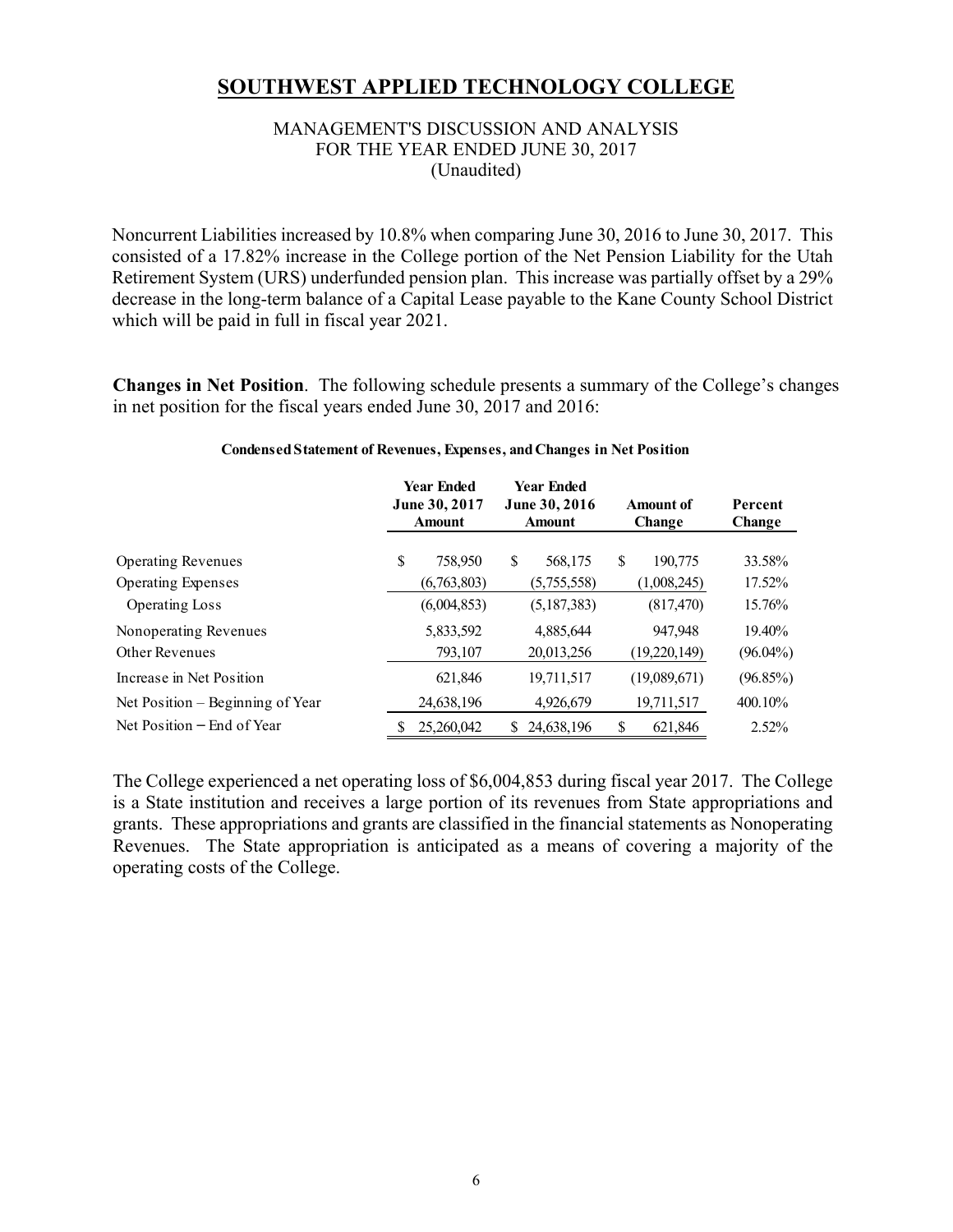#### MANAGEMENT'S DISCUSSION AND ANALYSIS FOR THE YEAR ENDED JUNE 30, 2017 (Unaudited)

**Revenues.** The following schedule presents a summary of College revenues for the fiscal years ended June 30, 2017 and 2016:

|                                      | <b>Year Ended</b><br>June 30, 2017<br>Amount | <b>Percent</b> of<br><b>Total</b><br>Revenue | <b>Year Ended</b><br>June 30, 2016<br>Amount | <b>Amount of</b><br>Change | Percent<br>Change |
|--------------------------------------|----------------------------------------------|----------------------------------------------|----------------------------------------------|----------------------------|-------------------|
| <b>Operating Revenues</b>            |                                              |                                              |                                              |                            |                   |
| <b>Student Tuition and Fees</b>      | \$<br>406,437                                | 5.50%                                        | \$<br>306,048                                | $\mathbf S$<br>100,389     | 32.80%            |
| <b>Custom Fit Training Revenue</b>   | 178,398                                      | 2.42%                                        | 155,349                                      | 23,049                     | 14.84%            |
| Other Operating Revenues             | 174,115                                      | 2.36%                                        | 106,778                                      | 67,337                     | 63.06%            |
| <b>Total Operating Revenues</b>      | 758,950                                      | 10.28%                                       | 568,175                                      | 190,775                    | 33.58%            |
| <b>Nonoperating Revenues</b>         |                                              |                                              |                                              |                            |                   |
| State Appropriations                 | 4,756,800                                    | 64.41%                                       | 3,997,600                                    | 759,200                    | 18.99%            |
| <b>Federal Grants and Contracts</b>  | 408,142                                      | 5.53%                                        | 221,136                                      | 187,006                    | 84.57%            |
| Donations                            | 22,214                                       | $.30\%$                                      | 134,478                                      | (112, 264)                 | $(83.48\%)$       |
| State and Local Grants and Contracts | 621,530                                      | 8.42%                                        | 521,850                                      | 99,680                     | 19.10%            |
| Investment Income                    | 24,906                                       | .34%                                         | 10,580                                       | 14,326                     | 135.41%           |
| <b>Total Nonoperating Revenues</b>   | 5,833,592                                    | 78.99%                                       | 4,885,644                                    | 947,948                    | 19.40%            |
| <b>Other Revenues</b>                |                                              |                                              |                                              |                            |                   |
| Capital Appropriations               | 745,984                                      | 10.10%                                       | 19,887,972                                   | (19, 141, 988)             | (96.25%)          |
| Capital Gifts                        | 40,706                                       | $.55\%$                                      | 108,771                                      | (68,065)                   | (62.58%)          |
| Sale of Capital Assets               | 6,417                                        | .09%                                         | 16,513                                       | (10,096)                   | $(61.14\%)$       |
| <b>Total Other Revenues</b>          | 793,107                                      | 10.74%                                       | 20,013,256                                   | (19,220,149)               | $(96.04\%)$       |
| <b>Total Revenues</b>                | 7,385,649                                    | 100.00%                                      | \$25,467,075                                 | \$(18,081,426)             | $(71.00\%)$       |

Operating Revenues include fees, tuition, bookstore sales and culinary sales. As discussed previously, Tuition and Fees increased 32.8% as a result of an increase in students following the opening of the Allied Health and Trades building in January 2016. Total headcount and membership hours were 1,878 and 224,322, respectively in fiscal year 2016 compared to 2,296 and 259,075, respectively in fiscal year 2017. Some of the most significant increases were experienced in Business and Digital Media, Culinary, Apprenticeships, and Professional Truck Driving. In 2016 there were 24 CDL students compared to 53 in 2017. Although the increase of 29 students does not seem significant, this program has some of the highest fees of all courses offered, and the course is completed in only four weeks. An increase of 29 students has a much bigger impact on fees than it would on tuition because the course is short and tuition is based on hours.

Custom Fit training revenue is generated as the State Custom Fit appropriation is spent on training for local employers. The College generally covers 40% of the cost of Custom Fit training and the employer covers the remaining 60%. In fiscal year 2016 the State Custom Fit appropriation was \$275,000, and it increased to \$345,000 in fiscal year 2017. With an increase in the appropriation, the Custom Fit Program was able to provide more training which, in turn, generated more income from the employers.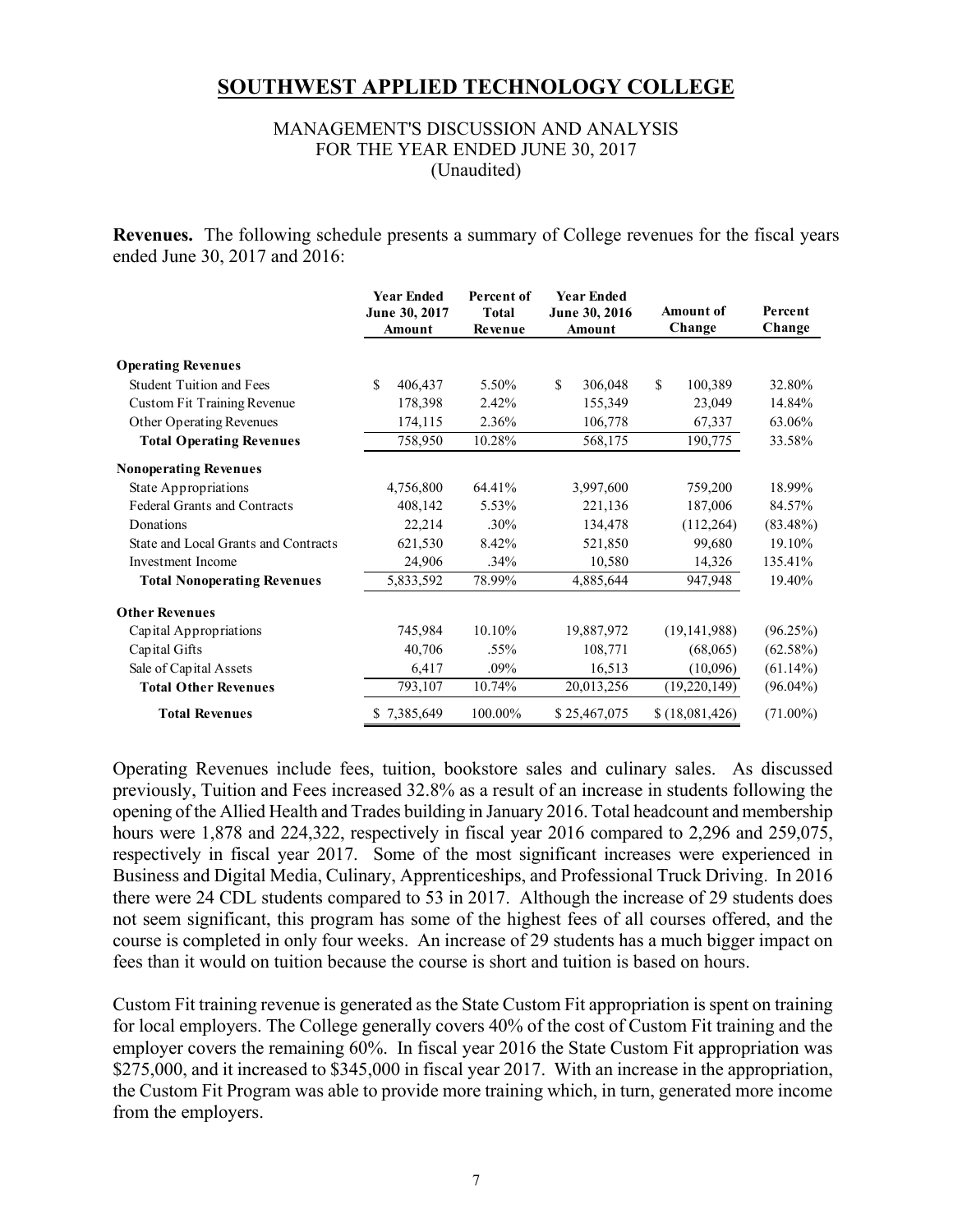#### MANAGEMENT'S DISCUSSION AND ANALYSIS FOR THE YEAR ENDED JUNE 30, 2017 (Unaudited)

Other Operating Revenues includes bookstore sales of \$140,104 and Culinary Sales of \$34,011 in fiscal year 2017 compared to \$104,670 and \$2,108, respectively in the prior year. The increase in bookstore sales is attributed to an increase in students and book prices. In fiscal year 2017, the Culinary Program opened the Southwest Café which prepares and serves upscale restaurant cuisine three days per week. It also caters luncheons for the Rotary and Lions Club meetings as well as other occasional events held at the College.

The tuition and fees allowances of \$270,028 and \$143,172 for fiscal years 2017 and 2016, respectively, represent tuition and fees paid by federal financial aid, federal and state grants, scholarships, fee waivers, and the employer services Custom Fit program. The increase is attributed to an increase in Pell funds awarded and applied to student fees and tuition and an increase in Custom Fit sponsored students. These increases are partially offset by a decrease in waivers for students that were enrolled in the College's Workplace Foundations program which was discontinued June 30, 2017.

*Nonoperating revenues*. Nonoperating Revenues increased by \$947,948, or 19.4%, in fiscal year 2017 as a result of several offsetting factors, the most significant of which was a \$759,200 increase in the College's State appropriation. This increase included \$259,500 for a Computer Science instructor, Practical Nursing supplies, and salary and benefits for two FTEs for the Practical Nursing program which is scheduled to begin August 2018. Also included in the \$759,200 increase was a \$71,600 increase for compensation and insurance, \$228,100 for maintenance and operating expenses for the Allied Health and Trades Building, and \$200,000 for a Workplace Foundations program dedicated to students with disabilities.

Other changes in Nonoperating Revenues include the following:

- Federal Grants and Contracts increased \$187,006, or 84.57%. This includes a \$192,776 increase in Pell Grants and a \$5,770 decrease in Perkins funding. The amount of Pell Grants is based on the number of students that apply for Pell Grants and the amount students are awarded based on financial information submitted by the student. Federal Perkins funding is awarded through the State of Utah, based on a number of qualifying factors, to educational facilities that provide a career and technical education program that is of scope and quality to bring about improvement in the quality of career and technical education programs. The amount allocated to the College varies from year to year.
- In fiscal year 2015 the College contracted with an independent fundraiser to solicit funds for the purpose of purchasing furniture and equipment for the College's new Allied Health and Trades Building that was completed in December 2015. Since the completion of the new building, the Foundation has changed its focus to raising funds for scholarships and specific department needs. In fiscal year 2017, \$22,214 was raised for student scholarships.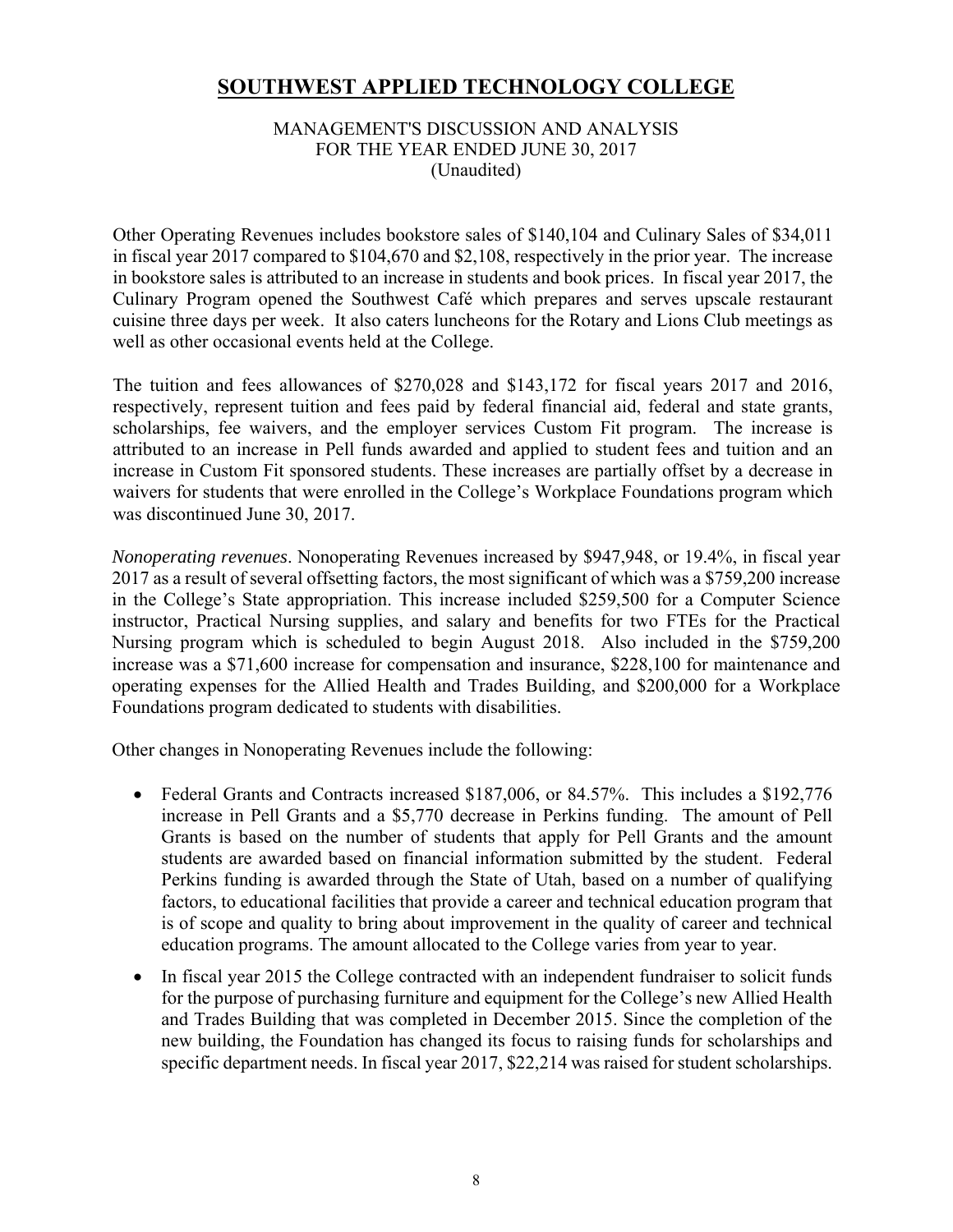#### MANAGEMENT'S DISCUSSION AND ANALYSIS FOR THE YEAR ENDED JUNE 30, 2017 (Unaudited)

- State and Local Grants and Contracts increased \$99,680 or 19.1% in fiscal year 2017 compared to fiscal year 2016. Notable changes included the following: a \$54,300 increase in equipment funds that flow through the Utah College of Applied Technology; a \$70,000 increase in the Custom Fit appropriation discussed previously; \$89,184 in UCAP grant funds, offset by a \$81,975 decrease from a Stem grant that concluded in fiscal year 2016; and a \$49,046 decrease relating to the conclusion of the Utah Development Disabilities Council grant for the Workplace Foundations program.
- Investment Income consists of interest earnings from the Utah Public Treasurers' Investment Fund. The College's State appropriation remains in this account until transferred to the general checking account to cover operating expenses.

*Other Revenues.* Other Revenues in fiscal year 2017 included capital appropriations of \$745,984 for building improvements at the business and technology building; donations of equipment with an acquisition value of \$40,706 for the welding, automotive and EMT programs; and a net gain of \$6,417 from the disposal of assets no longer used by the College.

**Expenses.** The following schedule presents a summary of College expenses for the fiscal years ended June 30, 2017 and 2016:

|                                      |   | <b>Year Ended</b><br>June 30, 2017<br><b>Amount</b> | Percent of<br><b>Total</b><br><b>Expense</b> |   | Year Fnded<br><b>June 30, 2016</b><br>Amount | Amount of<br><b>Change</b> | Percent<br>Change |
|--------------------------------------|---|-----------------------------------------------------|----------------------------------------------|---|----------------------------------------------|----------------------------|-------------------|
| <b>Operating Expenses</b>            |   |                                                     |                                              |   |                                              |                            |                   |
| Salaries and Wages                   | S | 2,291,969                                           | 33.89%                                       | S | 2,024,047                                    | \$<br>267,922              | 13.24%            |
|                                      |   |                                                     |                                              |   |                                              |                            |                   |
| <b>Employee Benefits</b>             |   | 616,767                                             | $9.12\%$                                     |   | 563,342                                      | 53,425                     | 9.48%             |
| Actuarial Calculated Pension Expense |   | 458,711                                             | 6.78%                                        |   | 309,968                                      | 148,743                    | 100.00%           |
| Depreciation                         |   | 1,010,328                                           | 14.94%                                       |   | 618,522                                      | 391,806                    | 63.35%            |
| Other Operating Expenses             |   | 2,386,028                                           | 35.28%                                       |   | 2,239,679                                    | 146,349                    | $6.53\%$          |
| <b>Total Operating Expenses</b>      |   | 6,763,803                                           | 100.00%                                      | S | 5,755,558                                    | \$1,008,245                | $17.52\%$         |

Salaries and Wages were 33.89% of total operating costs in 2017 and increased \$267,922, or 13.24%, over the prior year, and Employee Benefits increased \$53,425, or 9.48%. Fiscal year 2017 personnel changes that contributed to the increase in Salaries and Wages and Employee Benefits were the hiring of a Practical Nursing Director, turnover in the Allied Health and Marketing departments that resulted in higher salaries, and a new full-time Student Services position. Employee Benefits did not increase to the same degree as Salaries and Wages because there were changes that resulted in fewer employees with family health insurance coverage.

Actuarial calculated pension expense was a non-cash transaction that was recorded as required by GASB 68 and GASB 71. See Note 8 for more information.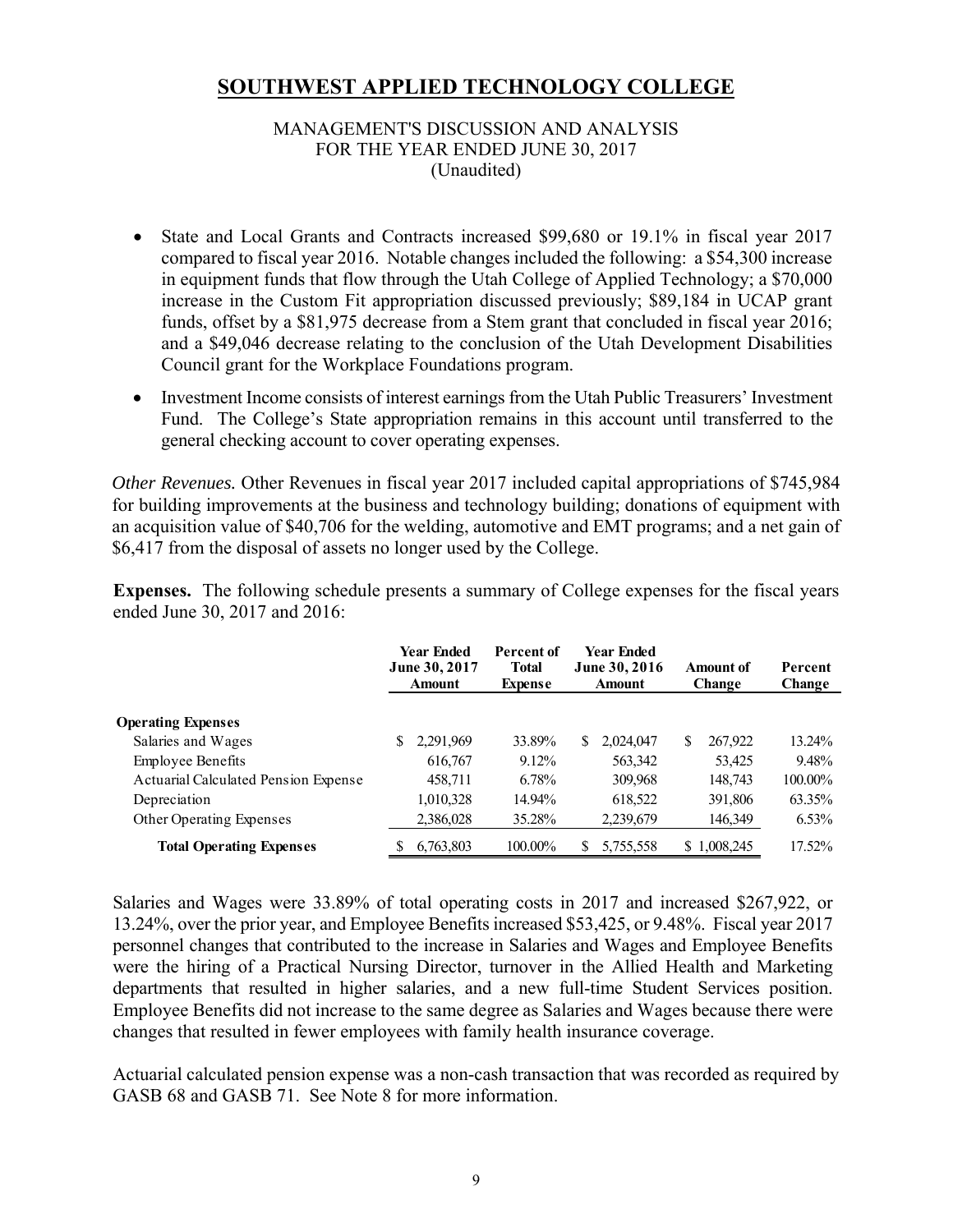#### MANAGEMENT'S DISCUSSION AND ANALYSIS FOR THE YEAR ENDED JUNE 30, 2017 (Unaudited)

Depreciation increased \$391,806, or 63.35%, in fiscal year 2017 as a result of the fiscal year 2016 addition of \$20,121,351 of capitalized assets that were depreciated for a full year in fiscal year 2017 compared to only a half year in 2016. Capital assets are depreciated using the straight line method over the estimated useful lives of the asset as detailed in Note 1 to the Financial Statements.

Other Operating Expenses increased \$146,349, or 6.53%, in fiscal year 2017. The increase is attributable to various fluctuations most of which are related to a full year of operations in the new Allied Health and Trades Building compared to only a half year in fiscal year 2016. Notable changes in Other Operating Expenses in fiscal year 2017 included the following:

- A \$39,893 increase in food and teaching supplies as a result of an increase in Culinary students from 79 in fiscal year 2016 to 212 in fiscal year 2017. Also contributing to the increase was the opening of the Southwest Café in fiscal year 2017.
- A \$24,213 increase in building/equipment supplies for preventative and corrective maintenance, an \$11,190 increase in custodial supplies and a \$34,658 increase in utilities. These increases were due to a full year of operation in the new building compared to a half year in fiscal year 2016.
- Professional Truck Driving fuel increased \$12,865 as a result of an increase in diesel fuel prices and the increase in students from 24 in 2016 to 53 in 2017.
- Telephone and non-capitalized computer parts and equipment increased \$36,239, and software licenses and maintenance increased \$25,466 as was expected. As the College settled into a new 80,000 square foot building, there were many IT infrastructure needs to fill.
- Non-capitalized furniture and equipment decreased \$358,369 compared to the prior year because of the significant amount of furnishings and small equipment that were purchased for use in the new building in fiscal year 2016.
- Marketing and advertising expenses increased \$17,376, or 13.8%, in fiscal year 2017 as the College made an effort to educate the community about its new facility and bring more students to the College.
- A \$13,337 increase in professional development includes training for the new Practical Nursing Director, financial aid training for Student Services, an employment law conference for Human Resources, and multiple other department-related training opportunities. Professional development also included registration for 5 employees' attendance at the fall 2016 Council on Occupational Education (COE) conference and 5 employees' registration for the 2017 summer COE conference. The College will have its accreditation reaffirmation visit in the fall of 2019, and it is necessary to train all of the employees that will be instrumental in this process.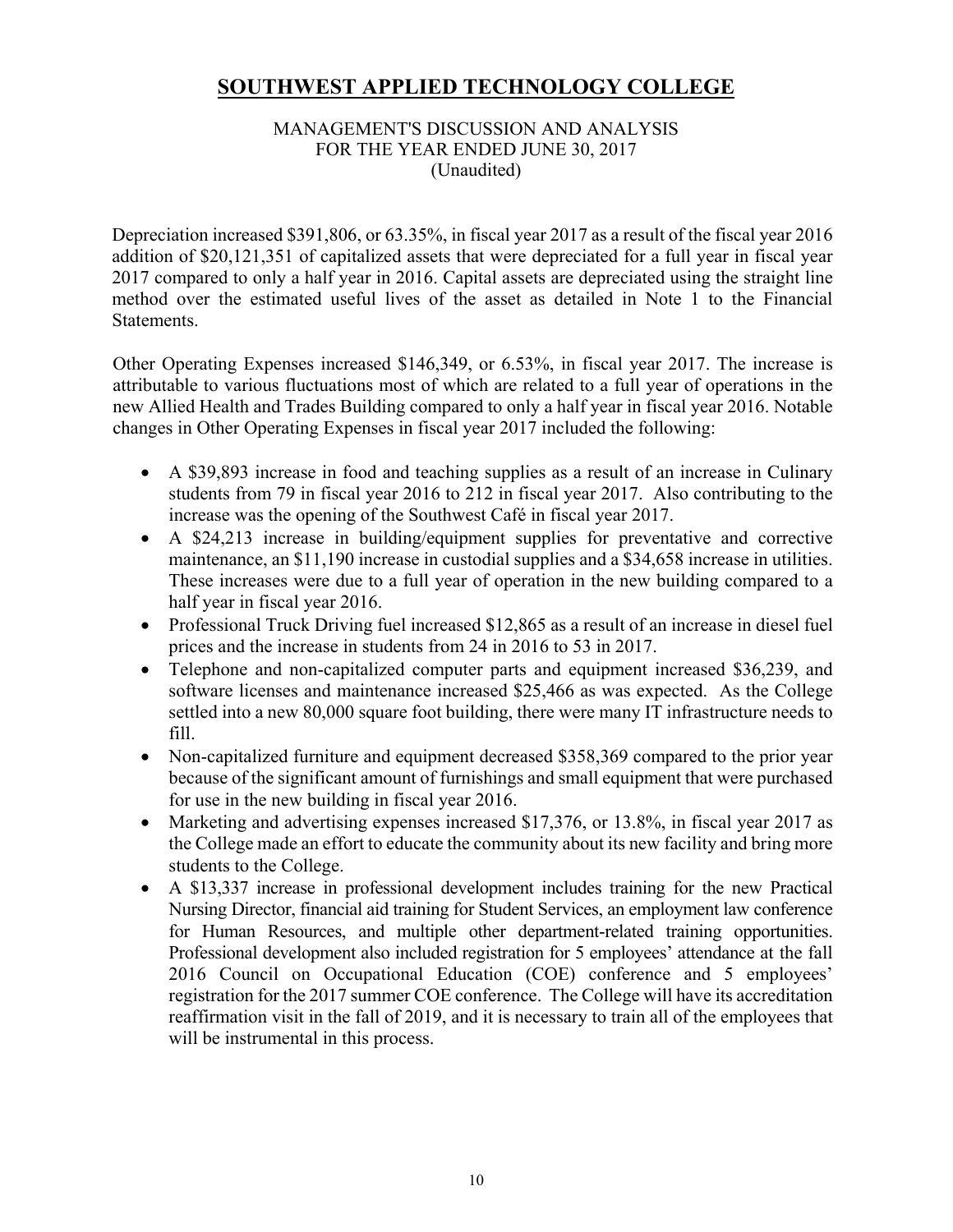MANAGEMENT'S DISCUSSION AND ANALYSIS FOR THE YEAR ENDED JUNE 30, 2017 (Unaudited)

 Scholarship Expense increased \$80,736, or 54.6%, when compared to fiscal year 2016. This increase in scholarships awarded was attributable to an increase in students with Pell grants and an increase in students receiving scholarships made possible by donations to the College scholarship program. Scholarship expense includes \$96,189 in Pell funds disbursed to students in fiscal year 2017 and \$130,580 in Pell funds remaining on student accounts at year end. In fiscal year 2016, the totals were \$70,620 and \$75,843, respectively.

#### **Economic Overview and Outlook**

During the 2014 State Legislative Session, the College secured \$19.3 million in funding to build the new Southwest Applied Technology College Allied Health and Trades building. The building was completed in December 2015, and the most immediate impact of the new facility has been to increase the College's capacity. Since the new building was completed, the College headcount and membership growth has been significant. Utah's economy continues to be one of the strongest in the country. In June 2017, Utah posted the second highest employment growth in the nation at 3.0 percent. While this is slightly down from 3.3 percent in May it is considerably higher than national averages and Utah is consistently one of the strongest states in the Intermountain West. Utah's unemployment rate for June 2017 was 3.4 percent compared to the nationwide unemployment rate of 4.4 percent The state added more than 49,000 jobs during the period from June 2016 to June 2017 with the strongest job gains occurring in the trade, transportation and utilities sector; professional and business services sector; and construction sector. As existing businesses expand and new businesses move to Utah, it becomes increasingly more important to educate the employees that will be needed with the appropriate technical skills. With input from the College occupational advisory committees, the College continually channels efforts towards growth and diversification of program offerings to fit the needs of students and employers and looks forward to being an integral part of the future workforce development of its four county service region.

#### **Requests for Information**

This financial report is designed to provide a general overview of the College's finances and show the College's accountability for the money it receives. Questions concerning any of the information provided in this report or requests for additional financial information should be addressed to Southwest Technical College, 757 West 800 South, Cedar City, UT 84720.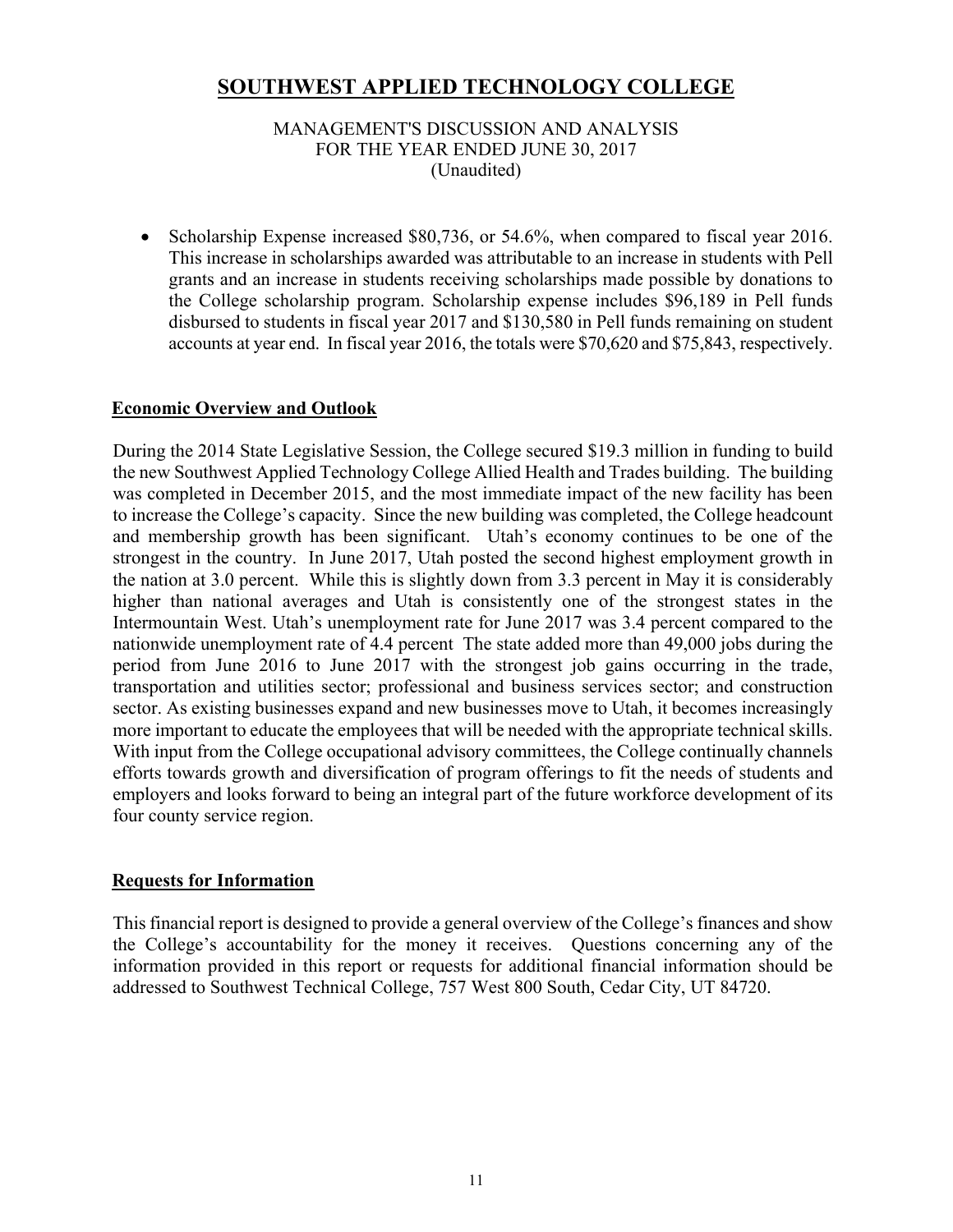### STATEMENT OF NET POSITION JUNE 30, 2017

| <b>ASSETS</b>                               |                  |
|---------------------------------------------|------------------|
| <b>Current Assets</b>                       |                  |
| Cash and Cash Equivalents (Notes 1 and 2)   | \$<br>2,399,467  |
| Accounts Receivable                         |                  |
| Due from Primary Government                 | 44,269           |
| Other (Note 3)                              | 44,852           |
| Prepaid Expenses                            | 66,346           |
| Inventories (Note 1)                        | 49,775           |
| <b>Total Current Assets</b>                 | 2,604,709        |
| <b>Noncurrent Assets (Notes 1 and 4)</b>    |                  |
| Land                                        | 2,403,442        |
| <b>Buildings</b>                            | 20,330,839       |
| Improvements                                | 846,730          |
| Equipment                                   | 4,341,655        |
| Less Accumulated Depreciation               | (3,332,321)      |
| <b>Total Noncurrent Assets</b>              | 24,590,345       |
| <b>Total Assets</b>                         | 27,195,054       |
| <b>DEFERRED OUTFLOWS OF RESOURCES</b>       |                  |
| Deferred Outflows Relating to Pensions      | 867,789          |
| <b>Total Deferred Outflows of Resources</b> | 867,789          |
| <b>LIABILITIES</b>                          |                  |
| <b>Current Liabilities</b>                  |                  |
| <b>Accounts Payable</b>                     |                  |
| Due to Primary Government                   | 9,383            |
| Other (Note 3)                              | 467,063          |
| <b>Accrued Payroll Expenses</b>             | 213,510          |
| <b>Unearned Revenue</b>                     | 5,644            |
| <b>Accrued Compensated Absences</b>         | 48,640           |
| Capital Leases Payable (Notes 5 and 6)      | 70,295           |
| <b>Total Current Liabilities</b>            | 814,535          |
| <b>Noncurrent Liabilities</b>               |                  |
| Capital Leases Payable (Notes 5 and 6)      | 170,773          |
| Net Pension Liability (Note 8)              | 1,617,383        |
| <b>Total Noncurrent Liabilities</b>         | 1,788,156        |
| <b>Total Liabilities</b>                    | 2,602,691        |
| <b>DEFERRED INFLOWS OF RESOURCES</b>        |                  |
| Deferred Inflows Relating to Pensions       | 200,110          |
| <b>Total Deferred Inflows of Resources</b>  | 200,110          |
| <b>NET POSITION</b>                         |                  |
| Net Investment in Capital Assets            | 24,349,277       |
| Unrestricted                                | 910,765          |
| <b>Total Net Position</b>                   | \$<br>25,260,042 |

*The accompanying notes are an integral part of these financial statements.*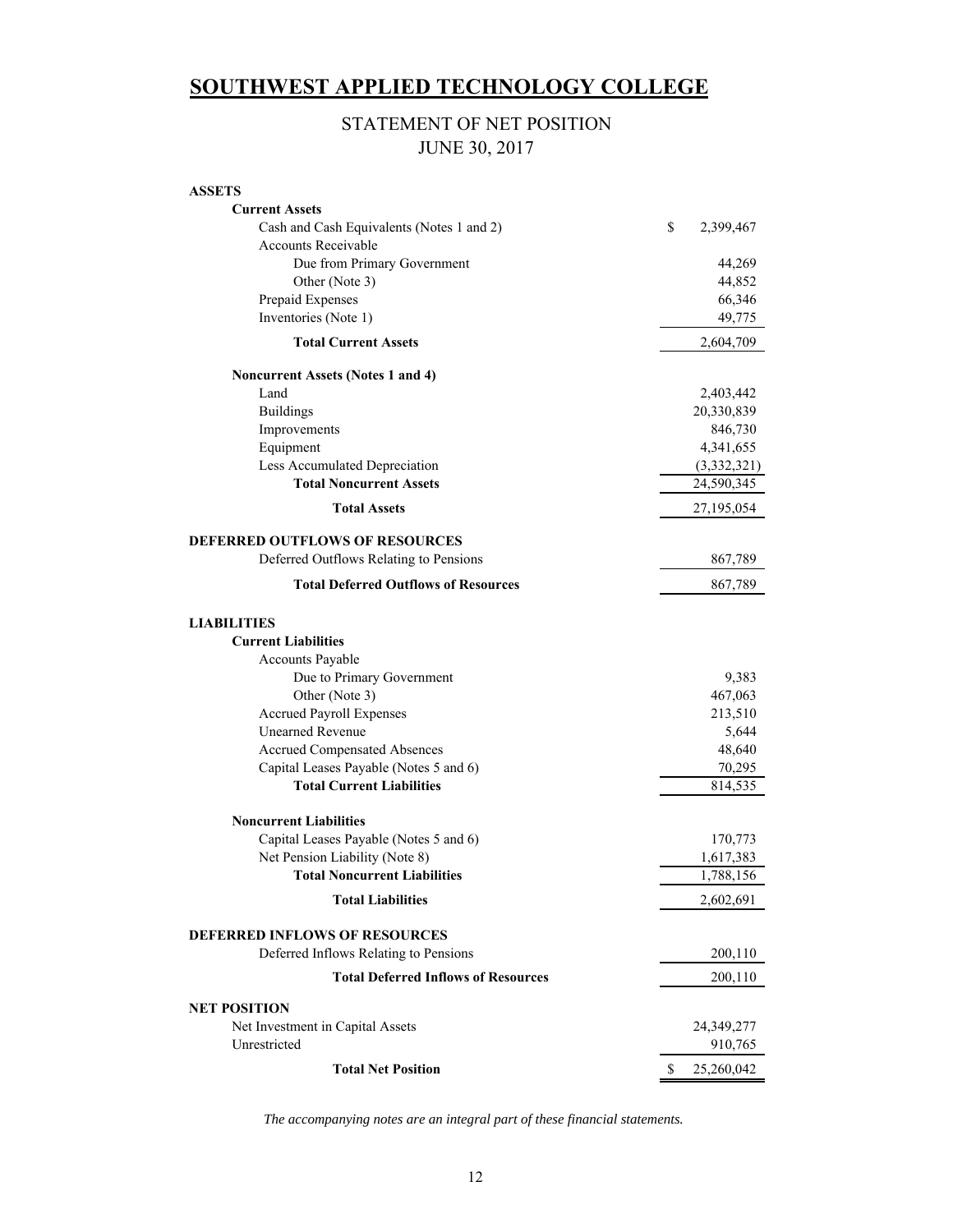### FOR THE YEAR ENDED JUNE 30, 2017 STATEMENT OF REVENUES, EXPENSES, AND CHANGES IN NET POSITION

| <b>OPERATING REVENUES (Note 1)</b>            |               |
|-----------------------------------------------|---------------|
| Student Tuition and Fees (Net of Scholarship  |               |
| Allowance of \$270,028)                       | \$<br>406,437 |
| <b>Custom Fit Training Revenue</b>            | 178,398       |
| <b>Other Operating Revenues</b>               | 174,115       |
| <b>Total Operating Revenues</b>               | 758,950       |
| <b>OPERATING EXPENSES (Note 1)</b>            |               |
| Salaries and Wages                            | 2,291,969     |
| <b>Employee Benefits</b>                      | 616,767       |
| Actuarial Calculated Pension Expense (Note 8) | 458,711       |
| <b>Purchased Services</b>                     | 660,777       |
| Other Operating Expenses                      | 1,496,504     |
| Scholarship Expense                           | 228,747       |
| Depreciation                                  | 1,010,328     |
| <b>Total Operating Expenses</b>               | 6,763,803     |
| <b>Operating Loss</b>                         | (6,004,853)   |
| <b>NONOPERATING REVENUES</b>                  |               |
| <b>State Appropriations</b>                   | 4,756,800     |
| <b>Federal Grants and Contracts</b>           | 408,142       |
| Donations                                     | 22,214        |
| State and Local Grants and Contracts          | 621,530       |
| Investment Income                             | 24,906        |
| <b>Total Nonoperating Revenues</b>            | 5,833,592     |
| <b>OTHER REVENUES</b>                         |               |
| Capital Appropriations                        | 745,984       |
| Capital Gifts/Grants                          | 40,706        |
| Gain on sale of Capital Assets                | 6,417         |
| <b>Total Other Revenues</b>                   | 793,107       |
| <b>Increase in Net Position</b>               | 621,846       |
| <b>NET POSITION</b>                           |               |
| Net Position $-$ Beginning of Year            | 24,638,196    |
| Net Position - End of Year                    | \$25,260,042  |

*The accompanying notes are an integral part of these financial statements.*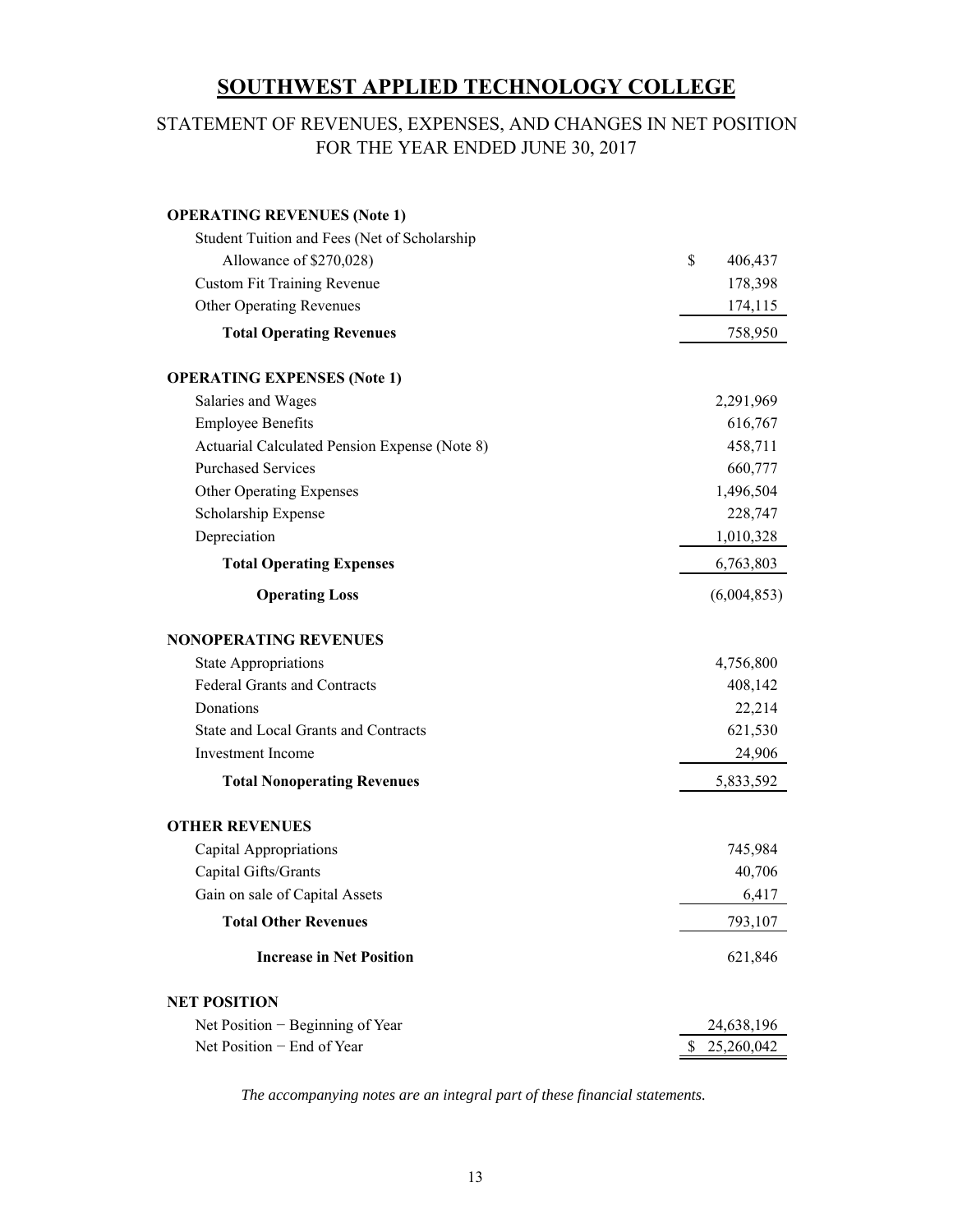#### STATEMENT OF CASH FLOWS FOR THE YEAR ENDED JUNE 30, 2017

| <b>CASH FLOWS FROM OPERATING ACTIVITIES</b><br>Receipts from Tuition and Fees    | \$ | 418,653       |
|----------------------------------------------------------------------------------|----|---------------|
| Receipts from Other Revenue Sources                                              |    | 174,115       |
| Receipts from Custom Fit Training Revenue                                        |    | 178,398       |
| Payments for Salaries and Benefits                                               |    | (3,290,142)   |
| Payments to Students and Suppliers                                               |    | (2,206,147)   |
| Net Cash Used by Operating Activities                                            |    | (4,725,123)   |
|                                                                                  |    |               |
| <b>CASH FLOWS FROM NONCAPITAL FINANCING ACTIVITIES</b>                           |    |               |
| <b>State Appropriations</b>                                                      |    | 4,756,800     |
| Nonoperating Grants and Contracts                                                |    | 1,068,296     |
| Donations                                                                        |    | 12,214        |
| Net Cash Provided by Noncapital Financing Activities                             |    | 5,837,310     |
| <b>CASH FLOWS FROM CAPITAL AND RELATED FINANCING ACTIVITIES</b>                  |    |               |
| Purchase of Capital Assets                                                       |    | (377, 334)    |
| Cash receipts from sale of assets                                                |    | 16,125        |
| Payments for Capital Leases                                                      |    | (68, 777)     |
| Net Cash Used by Capital and Related Financing Activities                        |    | (429, 986)    |
| <b>CASH FLOWS FROM INVESTING ACTIVITIES</b>                                      |    |               |
| Receipt of Interest on Investments                                               |    | 24,906        |
| Net Cash Provided by Investing Activities                                        |    | 24,906        |
| <b>Net Increase in Cash and Cash Equivalents</b>                                 |    | 707,107       |
| CASH AND CASH EQUIVALENTS - BEGINNING OF YEAR                                    |    | 1,692,360     |
| <b>CASH AND CASH EQUIVALENTS - END OF YEAR</b>                                   | S. | 2,399,467     |
|                                                                                  |    |               |
| <b>RECONCILIATION OF OPERATING LOSS TO</b>                                       |    |               |
| NET CASH USED BY OPERATING ACTIVITIES                                            |    |               |
| <b>Operating Loss</b>                                                            | \$ | (6,004,853)   |
| Adjustments to Reconcile Operating Loss to Net Cash                              |    |               |
| Used by Operating Activities                                                     |    |               |
| Depreciation Expense                                                             |    | 1,010,328     |
| Difference between Actuarial Calculated Pension Expense and Actual Contributions |    | 77,305        |
| Changes in Assets and Liabilities                                                |    |               |
| <b>Accounts Receivable</b>                                                       |    | 21,437        |
| Inventories                                                                      |    | 16,682        |
| Prepaid Expenses                                                                 |    | (34, 535)     |
| Accounts Payable                                                                 |    | 147,667       |
| Accrued Payroll and Benefits                                                     |    | 50,067        |
| <b>Unearned Revenue</b>                                                          |    | (9,221)       |
| Net Cash Used by Operating Activities                                            | S  | (4, 725, 123) |
| NONCASH INVESTING, CAPITAL AND FINANCING ACTIVITIES:                             |    |               |
| Donated Equipment                                                                |    | 40,706        |
| Completed construction project transferred from State of Utah                    |    | 745,984       |
| Total noncash, investing, capital and financing activities                       | \$ | 786,690       |

*The accompanying notes are an integral part of the financial statements.*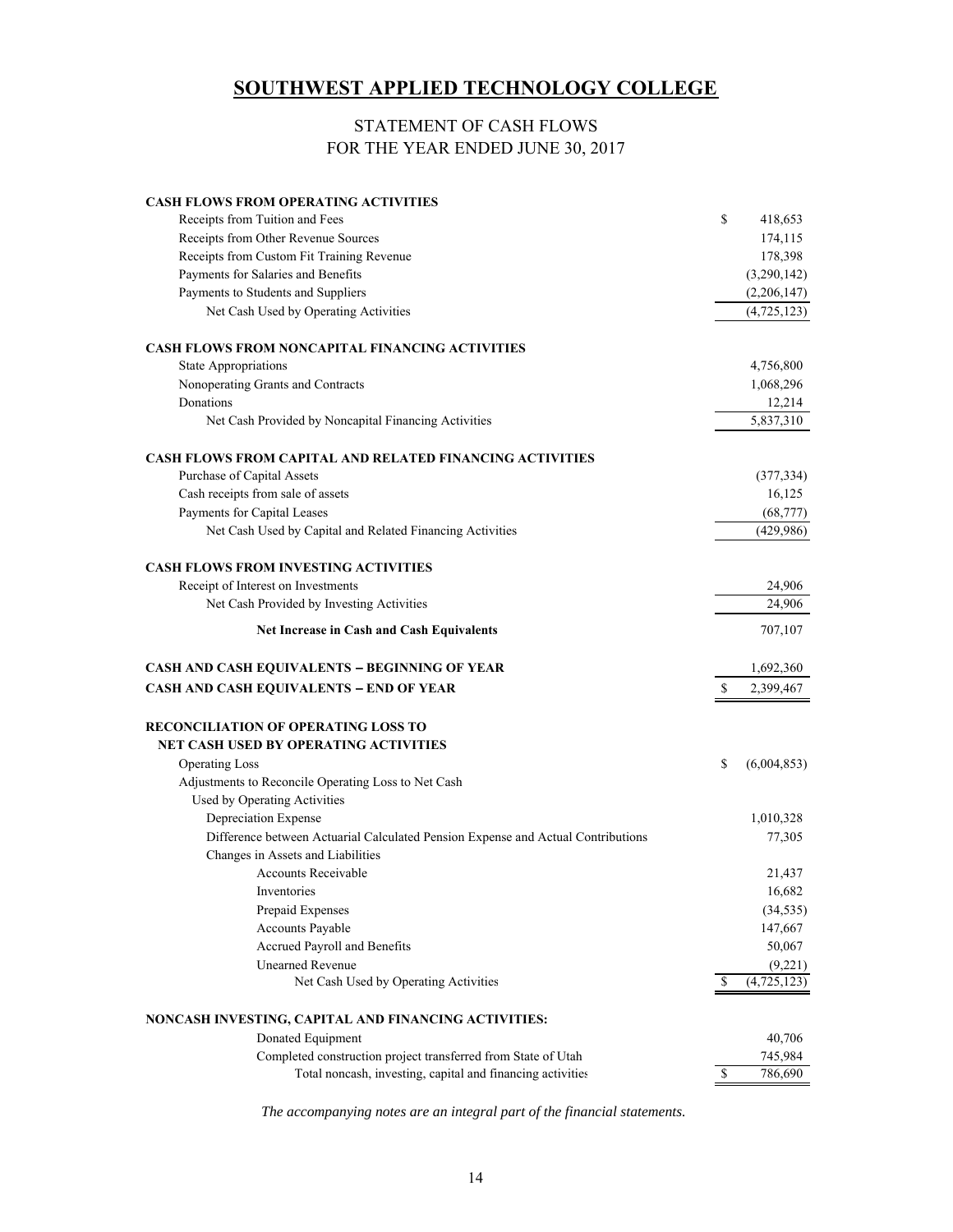#### NOTES TO THE FINANCIAL STATEMENTS FOR THE YEAR ENDED JUNE 30, 2017

#### NOTE 1. SUMMARY OF SIGNIFICANT ACCOUNTING POLICIES

The accompanying financial statements of Southwest Applied Technology College (College) have been prepared in conformity with generally accepted accounting principles (GAAP) as prescribed by the Governmental Accounting Standards Board (GASB).

Preparation of the financial statements in conformity with GAAP requires management to make estimates and assumptions that affect the reported amounts and disclosures in the financial statements. Actual results could differ from those estimates.

#### Reporting Entity

The College is a regional college within the Utah College of Applied Technology (UCAT). UCAT is considered a component unit of the State of Utah and is included in the State's *Comprehensive Annual Financial Report.* UCAT is considered a component unit because it was established under Utah Statute, receives appropriations from the State, and is financially accountable to the State.

The College was established by the Utah State Legislature to offer career and technological education to secondary and adult students. Effective September 1, 2001, the Legislature created UCAT which is composed of eight regional applied technology colleges. The College became one of these regional applied technology colleges and became an institution within and subject to the authority of the Utah System of Higher Education. The College is under the control of the UCAT Board of Trustees and is governed directly by the College's Local Board of Directors.

Funding for the College is received primarily from direct appropriations from the Utah State Legislature, as well as tuition and fees, and grants and contracts from federal, state and local agencies.

The College's financial statements encompass all of its operations, including restricted and unrestricted funds and SWATC Foundation.

In October 2012, SWATC Foundation, a legally separate, non-profit corporation, was incorporated under Utah law to support the growth and development of the College by generating financial and political resources that will facilitate the growth and development of the College and its programs and students. SWATC Foundation was organized exclusively for charitable and educational purposes under Section  $501(c)(3)$  of the Internal Revenue Code. SWATC Foundation is a blended component unit of the College. A blended component unit is an entity which is legally separate from the College but which is so intertwined with the College that it is, in substance, the same as the College. The College appoints three positions on the SWATC Foundation Board of Directors and has the ability to significantly influence the programs, projects, and activities of the entity.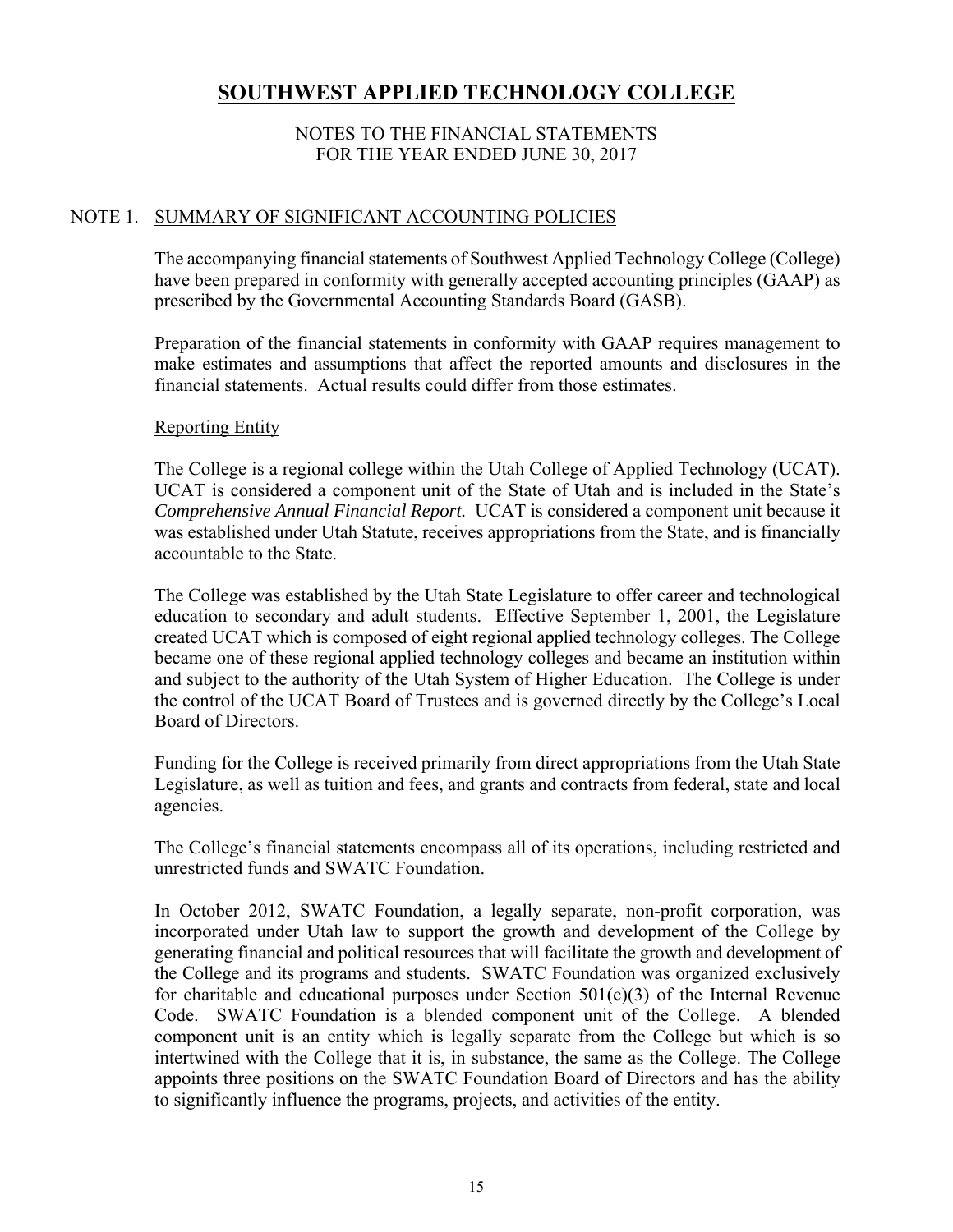#### NOTES TO THE FINANCIAL STATEMENTS FOR THE YEAR ENDED JUNE 30, 2017

#### Measurement Focus and Basis of Accounting

The financial statements of the College are reported using the economic resources measurement focus and the accrual basis of accounting. Revenues are recorded when earned and expenses are recorded when a liability is incurred, regardless of the timing of the related cash flows. Grants and similar items are recognized as revenue as soon as all eligibility requirements imposed by the provider have been met.

The College distinguishes operating revenues and expenses from nonoperating items. Operating revenues and expenses generally result from providing services in connection with the College's principal mission of instruction. Operating revenues include activities that have the characteristics of exchange transactions such as tuition and fees and Custom Fit revenues. Operating expenses include the cost of services, administrative expenses, and depreciation of capital assets. All revenues and expenses not meeting this definition are reported as nonoperating revenues and expenses.

When both restricted and unrestricted resources are available for use, it is the College's policy to use restricted resources first, then unrestricted resources as they are needed.

#### Deposits and Investments

The College's cash and cash equivalents are considered to be cash on hand, demand deposits, short-term investments with original maturities of three months or less from the date of acquisition, and amounts invested with the Utah Public Treasurers' Investment Fund.

Cash and investment management at the College is administered in accordance with the State of Utah Money Management Act (*Utah Code,* Title 51, Chapter 7).

Investments for the College are reported at fair value.

#### Inventory

Inventory consists of textbooks and materials sold to students and is valued at the lower of cost or market using the first-in, first-out method.

#### Capital Assets

Capital assets include land, property, buildings and equipment. Capital assets are defined by the College as assets with an initial, individual cost of more than \$2,000 and an estimated useful life in excess of one year. Such assets are recorded at historical cost. Donated capital assets are recorded at acquisition value at the date of donation.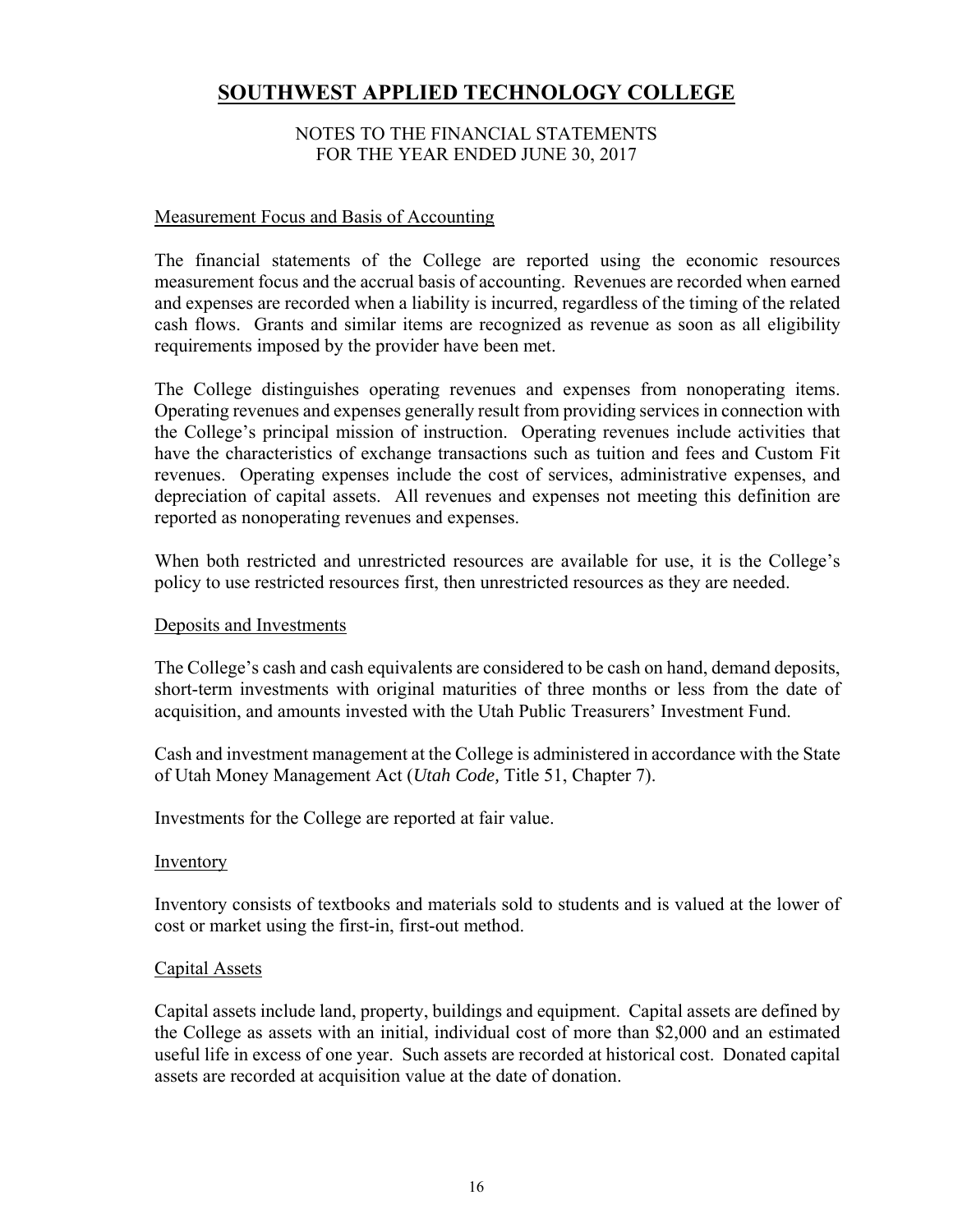#### NOTES TO THE FINANCIAL STATEMENTS FOR THE YEAR ENDED JUNE 30, 2017

The costs of normal maintenance and repairs that do not add to the capacity of the asset or materially extend assets' lives are not capitalized. All land is capitalized and not depreciated.

Capital assets are being depreciated over their estimated useful lives using the straight-line method of depreciation. The estimated useful life of an asset is determined at acquisition based on guidelines of the Utah System of Higher Education and the professional judgment of the applicable department head and/or administration.

Property, plant, and equipment are depreciated using the straight-line method over the following estimated useful lives:

| Assets                        | Years    |
|-------------------------------|----------|
| <b>Buildings</b>              | 40       |
| Improvements                  | 10       |
| <b>Equipment and Vehicles</b> | $3 - 10$ |

#### Pensions

For purposes of measuring the net pension liability, deferred outflows of resources and deferred inflows of resources related to pensions, and pension expense, information about the fiduciary net position of the Utah Retirement Systems (Systems) Pension Plan and additions to/deductions from the Systems' fiduciary net position are now determined on the same basis as they are reported by the Systems. For this purpose, benefit payments (including refunds of employee contributions) are now recognized when due and payable in accordance with the benefit terms. Investments are reported at fair value.

#### Deferred Outflows/Inflows of Resources

In addition to assets, financial statements will sometimes report a separate section for deferred outflows of resources. This separate financial statement element, deferred outflows of resources, represents a consumption of net positions that applies to a future period(s) and will not be recognized as an outflow of resources (expense/expenditure) until then. In addition to liabilities, the financial statements will sometimes report a separate section for deferred inflows of resources. This separate financial statement element, deferred inflows of resources, represents an acquisition of net position that applies to a future period(s) and will not be recognized as an inflow of resources (revenue) until that time.

#### NOTE 2. DEPOSITS AND INVESTMENTS

The State of Utah Money Management Council has the responsibility to advise the State Treasurer about investment policies, promote measures and rules that will assist in strengthening the banking and credit structure of the State, and review the rules adopted under the authority of the State of Utah Money Management Act (*Utah Code,* Title 51, Chapter 7) (the Act) that relate to the deposit and investment of public funds.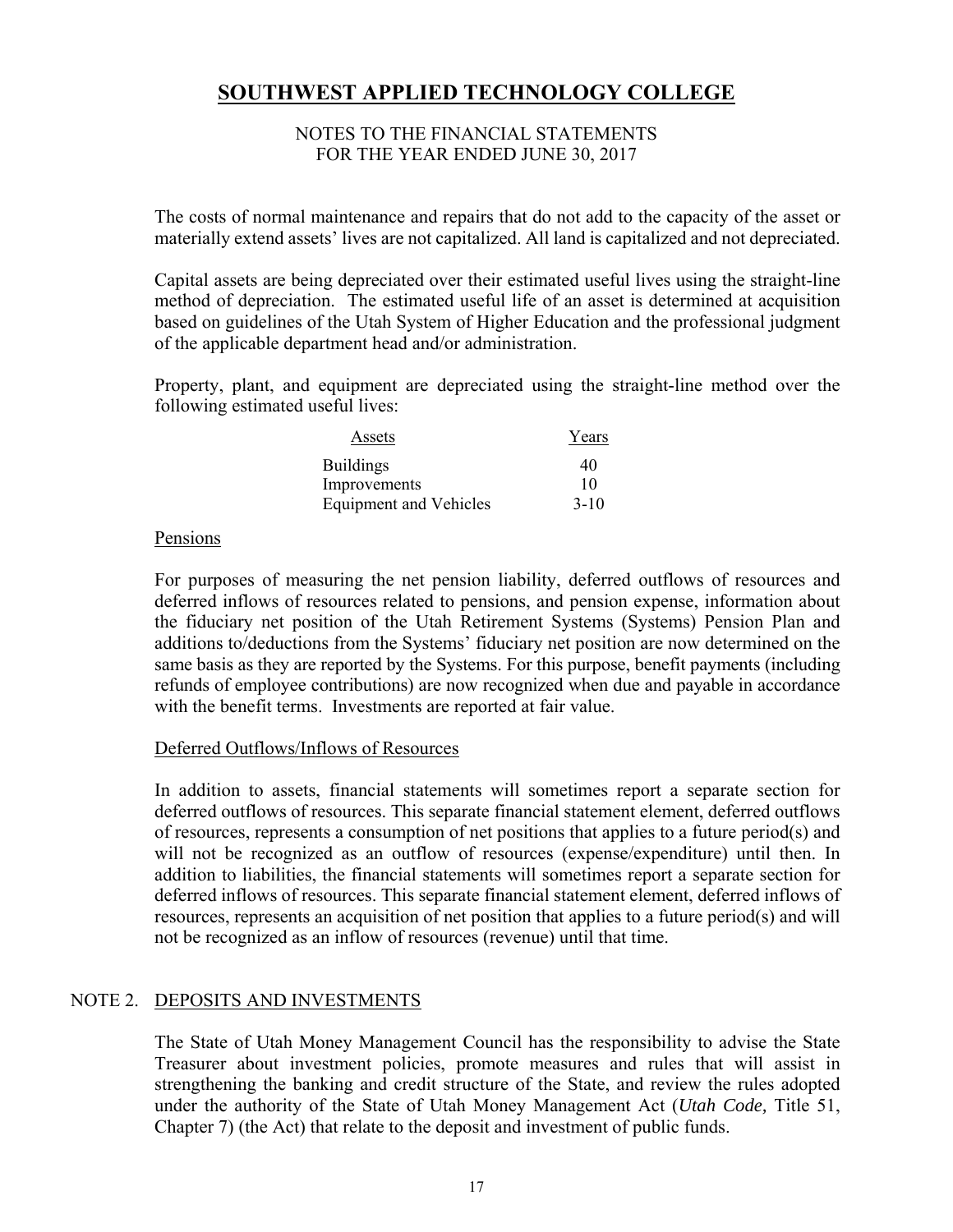#### NOTES TO THE FINANCIAL STATEMENTS FOR THE YEAR ENDED JUNE 30, 2017

The College follows the requirements of the Act in handling its depository and investment transactions. The Act requires the depositing of the College's funds in a qualified depository. The Act defines a qualified depository as any financial institution whose deposits are insured by an agency of the Federal Government and which has been certified by the State Commissioner of Financial Institutions as meeting the requirements of the Act and adhering to the rules of the Utah Money Management Council.

#### *Deposits*

#### *Custodial Credit Risk*

Custodial credit risk is the risk that, in the event of a bank failure, the College's deposits may not be returned to it. The College and Foundation do not have a formal deposit policy for custodial credit risk. As of June 30, 2017, \$39,051 of the College's checking balance and \$139,850 of the SWATC Foundation bank balance was uninsured by FDIC and uncollateralized.

#### *Investments*

The Act defines the types of securities authorized as appropriate investments for the College's funds and the conditions for making investment transactions. Investment transactions may be conducted only through qualified depositories, certified dealers, or directly with issuers of the investment securities.

The Act authorizes the College to invest in negotiable or non-negotiable deposits of qualified depositories and permitted negotiable depositories; repurchase and reverse repurchase agreements; commercial paper that is classified as "first tier" by two nationally recognized statistical rating organizations; bankers' acceptances; obligations of the United States Treasury including bills, notes, and bonds; obligations, other than mortgage derivative products, issued by U.S. government sponsored enterprises (U.S. Agencies) such as the Federal Home Loan Bank System, Federal Home Loan Mortgage Corporation (Freddie Mac), and Federal National Mortgage Association (Fannie Mae); bonds, notes, and other evidence of indebtedness of political subdivisions of the State; fixed rate corporate obligations and variable rate securities rated "A" or higher, or the equivalent of "A" or higher, by two nationally recognized statistical rating organizations; shares or certificates in a money market mutual fund as defined in the Act; and the Utah State Public Treasurers' Investment Fund (PTIF).

The Utah State Treasurer's Office operates the PTIF. The PTIF is available for investment of funds administered by any Utah public treasurer.

The PTIF is not registered with the Securities Exchange Commission (SEC) as an investment company. The PTIF is authorized and regulated by the Act. The Act established the Money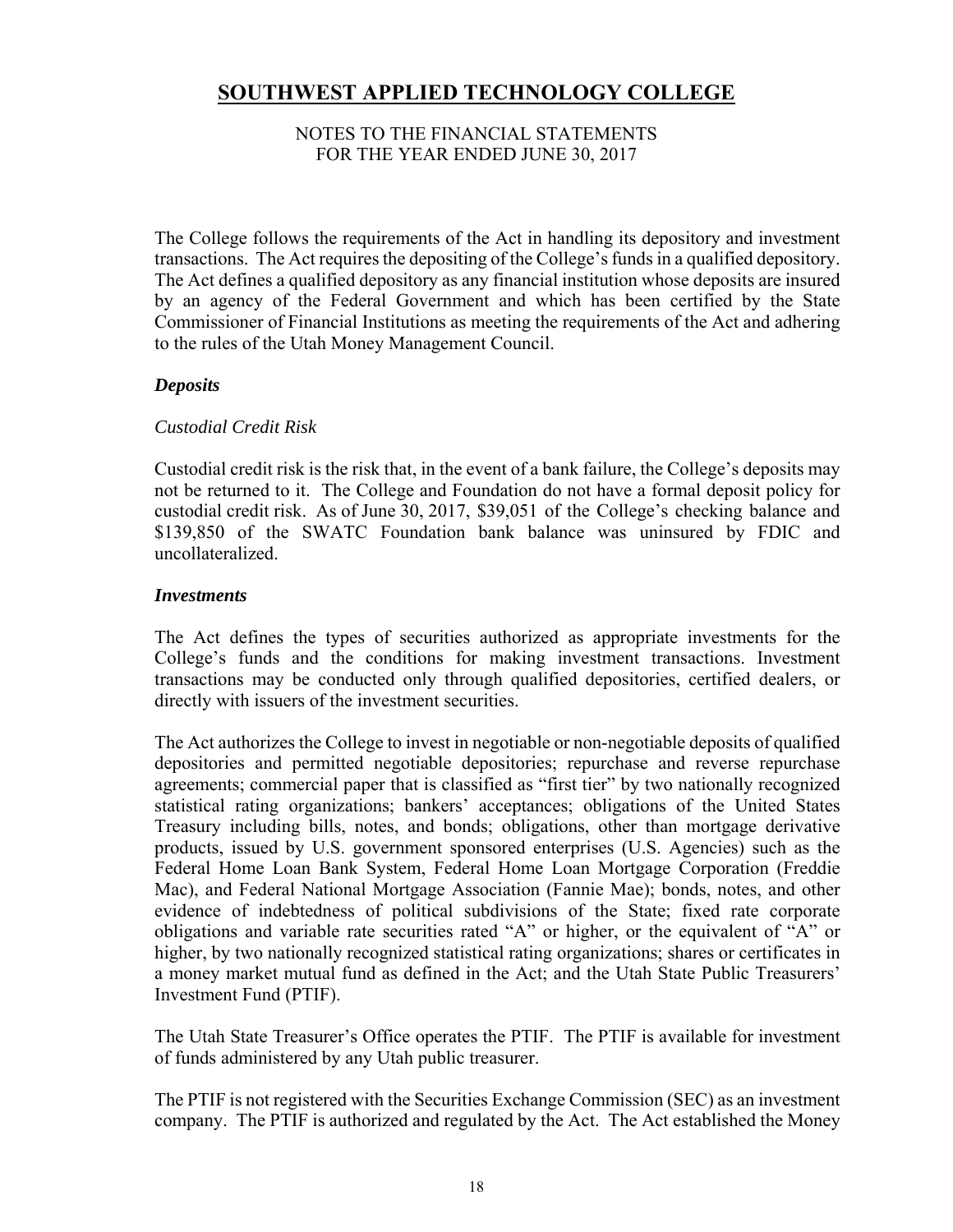#### NOTES TO THE FINANCIAL STATEMENTS FOR THE YEAR ENDED JUNE 30, 2017

Management Council which oversees the activities of the State Treasurer and the PTIF and details the types of authorized investments. Deposits in the PTIF are not insured or otherwise guaranteed by the State of Utah, and participants share proportionally in any realized gains or losses on investments.

#### *Fair Value Investments*

The College measures and records its investments using fair value measurement guidelines established by generally accepted accounting principles. These guidelines recognize a threetiered fair value hierarchy, as follows:

- Level 1: Quoted prices for identical investments in active markets;
- *Level 2:* Observable inputs other than quoted market prices; and,
- *Level 3:* Unobservable inputs.

The value of the College's investment in the PTIF is calculated by applying the June 30, 2017 fair value factor, as calculated by the Utah State Treasurer, to the College's June 30, 2017 balance in the PTIF. On June 30, 2017, the College had investments of \$1,785,101 with the PTIF. The investments were valued using level two measurements. The entire balance had a maturity of less than one year.

#### *Interest Rate Risk*

Interest rate risk is the risk that changes in interest rates will adversely affect the fair value of an investment. The College's policy for managing its exposure to fair value loss arising from increasing interest rates is to comply with the Act. Section 51-7-11 of the Act requires that the remaining term to maturity of investments may not exceed the period of availability of the funds to be invested. The Act further limits the remaining term to maturity on all investments in commercial paper, bankers' acceptances, fixed rate negotiable deposits, and fixed rate corporate obligations to 270 days – 15 months or less. The Act further limits the remaining term to maturity on all investments in obligations of the United States Treasury; obligations issued by U.S. government sponsored enterprises; and bonds, notes, and other evidence of indebtedness of political subdivisions of the State to 10 years. In addition, variable rate negotiable deposits and variable rate securities may not have a remaining term to final maturity exceeding 3 years. The Foundation does not have a formal policy for interest rate risk.

#### *Credit Risk*

Credit risk is the risk that an issuer or other counterparty to an investment will not fulfill its obligations. The College's policy for reducing its exposure to credit risk is to comply with the Act, as previously discussed. The College's investments in PTIF at June 30, 2017 were all unrated. The Foundation does not have a formal policy for credit risk.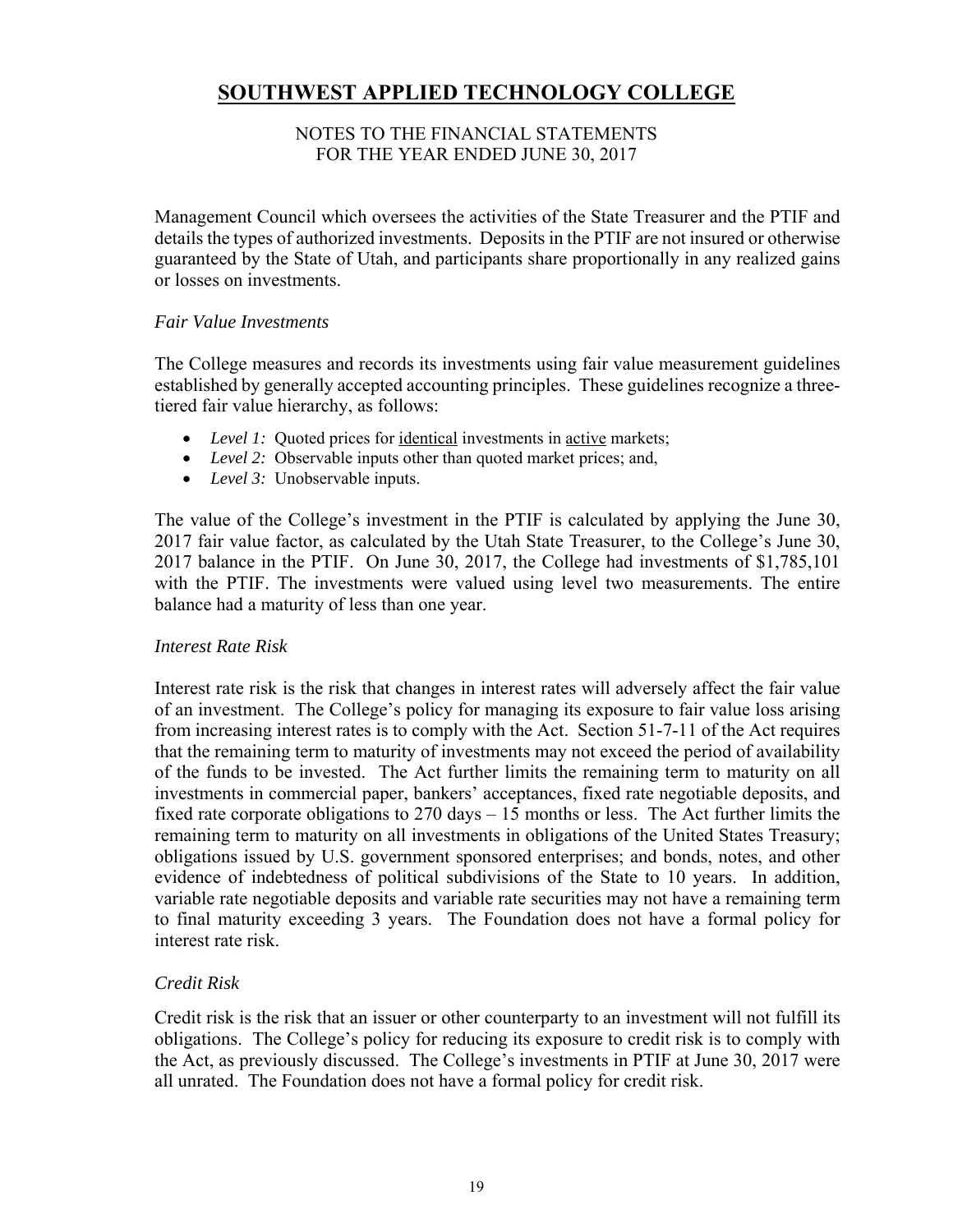#### NOTES TO THE FINANCIAL STATEMENTS FOR THE YEAR ENDED JUNE 30, 2017

#### *Concentration of Credit Risk*

Concentration of credit risk is the risk of loss attributed to the magnitude of a government's investment in a single issuer. The Entity's policy for reducing this risk of loss is to comply with the Rules of the Money Management Council. Rule 17 of the Money Management Council limits investments in a single issuer of commercial paper and corporate obligations to 5-10% depending upon the total dollar amount held in the portfolio. The Foundation does not have a formal policy for concentration of credit risk.

#### NOTE 3. ACCOUNTS RECEIVABLE AND PAYABLE

Accounts receivable at June 30, 2017 consist of unpaid student tuition and fee charges of \$11,846, which is net of an allowance for doubtful accounts of \$22,311, receivables from primary government of \$44,269, and \$33,006 of miscellaneous receivables. Accounts payable at June 30, 2017 consist of \$197,583 for Pell Grant funds applied to student accounts (disbursed to students or returned to the Department of Education), \$9,383 to primary government, and other miscellaneous payments to vendors for supplies and services totaling \$269,480.

#### NOTE 4. CAPITAL ASSETS

Capital asset activity for the fiscal year ended June 30, 2017 was as follows:

|                                                            | <b>Beginning</b> |                  |                               | Ending           |
|------------------------------------------------------------|------------------|------------------|-------------------------------|------------------|
|                                                            | <b>Balance</b>   | <b>Additions</b> | <b>Retirements</b>            | <b>Balance</b>   |
| Land                                                       | 2,403,442<br>S   | \$<br>-          | S<br>$\overline{\phantom{0}}$ | 2,403,442<br>S   |
| <b>Buildings</b>                                           | 20,186,203       | 144,636          |                               | 20,330,839       |
| Improvements                                               | 242,116          | 622,392          | (17,778)                      | 846,730          |
| Equipment                                                  | 4,020,505        | 396,996          | (75, 846)                     | 4,341,655        |
| Total                                                      | 26,852,266       | 1.164.024        | (93, 624)                     | 27,922,666       |
| Less Accumulated Depreciation:<br>Buildings, Improvements, |                  |                  |                               |                  |
| and Equipment                                              | (2,414,959)      | (1,010,328)      | 92,966                        | (3,332,321)      |
| Net Capital Assets                                         | 24,437,307       | S<br>153.696     | (658)<br>S                    | 24,590,345<br>S. |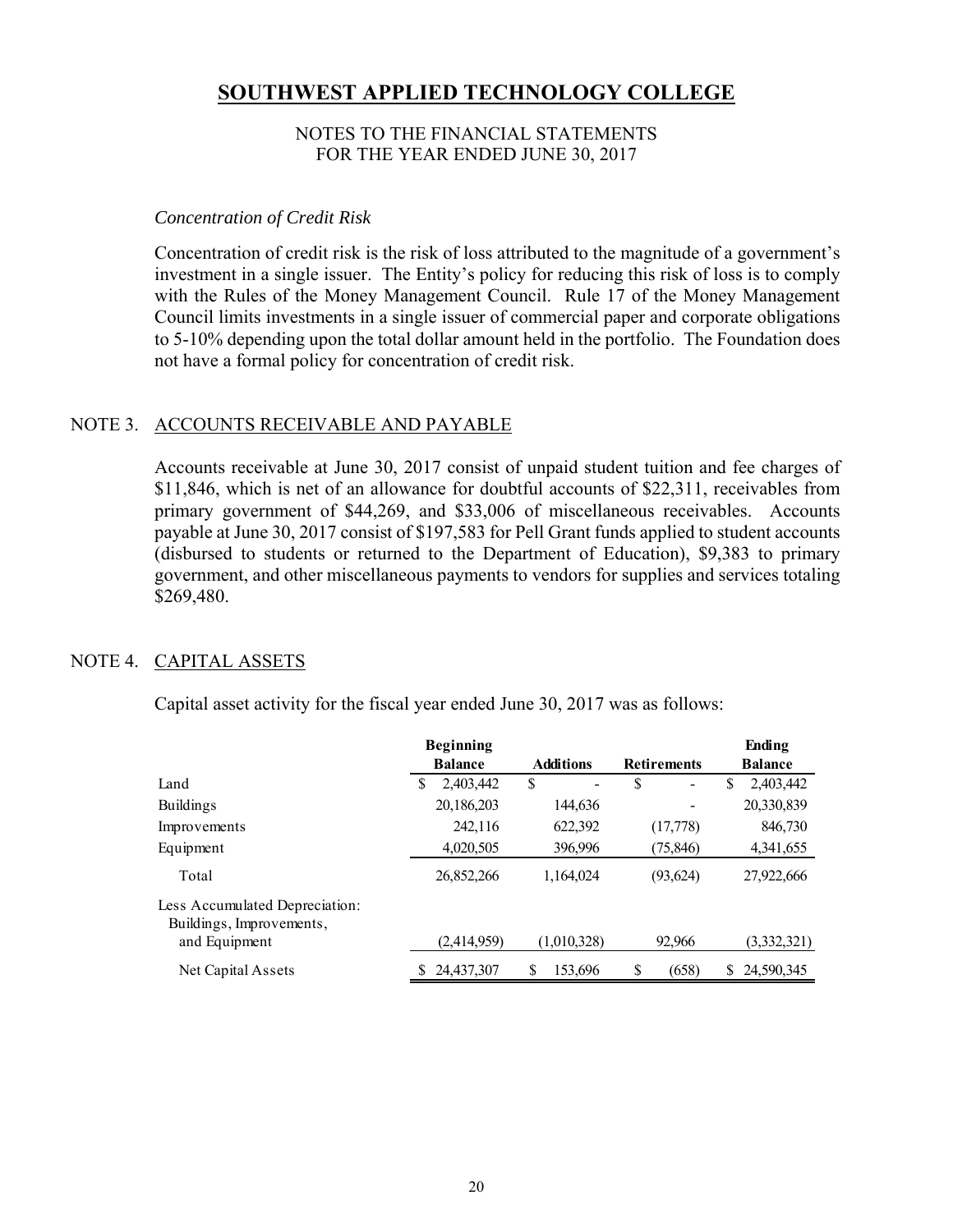#### NOTES TO THE FINANCIAL STATEMENTS FOR THE YEAR ENDED JUNE 30, 2017

#### NOTE 5. CAPITAL LEASE OBLIGATIONS

The College has incurred capital lease obligations for rental of an instructional facility in Kanab, Utah. The cost of the Kanab Campus Building held under capital lease and related depreciation totaled \$838,257 and \$209,563, respectively, as of June 30, 2017. The future minimum lease payments for the capital lease as of June 30, 2017, are as follows:

| Fiscal Year                 | Principal | Interest   | Total   |  |  |
|-----------------------------|-----------|------------|---------|--|--|
| 2018                        | 70,295    | 4,705<br>S | 75,000  |  |  |
| 2019                        | 71,847    | 3,153      | 75,000  |  |  |
| 2020                        | 73,434    | 1,566      | 75,000  |  |  |
| 2021                        | 25,492    | 177        | 25,669  |  |  |
| <b>Total Capital Leases</b> | \$241,068 | S<br>9,601 | 250,669 |  |  |

#### NOTE 6. LONG-TERM LIABILITIES

The following is a summary of the changes to the College's long-term liabilities during the fiscal year ended June 30, 2017.

|                                     | <b>Beginning</b><br><b>Balance</b> | <b>Additions</b><br><b>Reductions</b> |                | Ending<br><b>Balance</b> | Due Within<br><b>One Year</b> |    |           |        |
|-------------------------------------|------------------------------------|---------------------------------------|----------------|--------------------------|-------------------------------|----|-----------|--------|
| Capital Leases                      | 309,845                            |                                       | $\blacksquare$ | S.                       | (68,777)                      | -S | 241,068   | 70.295 |
| Net Pension Liability               | 1,372,799                          |                                       | 244,584        |                          | $\overline{\phantom{a}}$      |    | 1,617,383 | -      |
| <b>Total Noncurrent Liabilities</b> | 1,682,644                          |                                       | 244,584        |                          | (68.777)                      |    | 1,858,451 | 70,295 |

#### NOTE 7. OPERATING LEASES

In May 2014, the College renewed a five-year lease for rental of instructional facilities. Terms of the agreement include \$300,000 in annual payments for the first year and annual increases of 1% in each of the four subsequent years. The lease is subject to funds being appropriated to continue the lease obligation. As funding is reasonably assured, the lease is considered non-cancelable for financial reporting purposes. The College also rents parking space for the professional truck driving program on a month-to-month lease. Operating lease payments are recorded as expenses when incurred. For the year ended June 30, 2017, operating lease expenses totaled \$306,030. The future minimum rental payments for operating leases as of June 30, 2017, are as follows: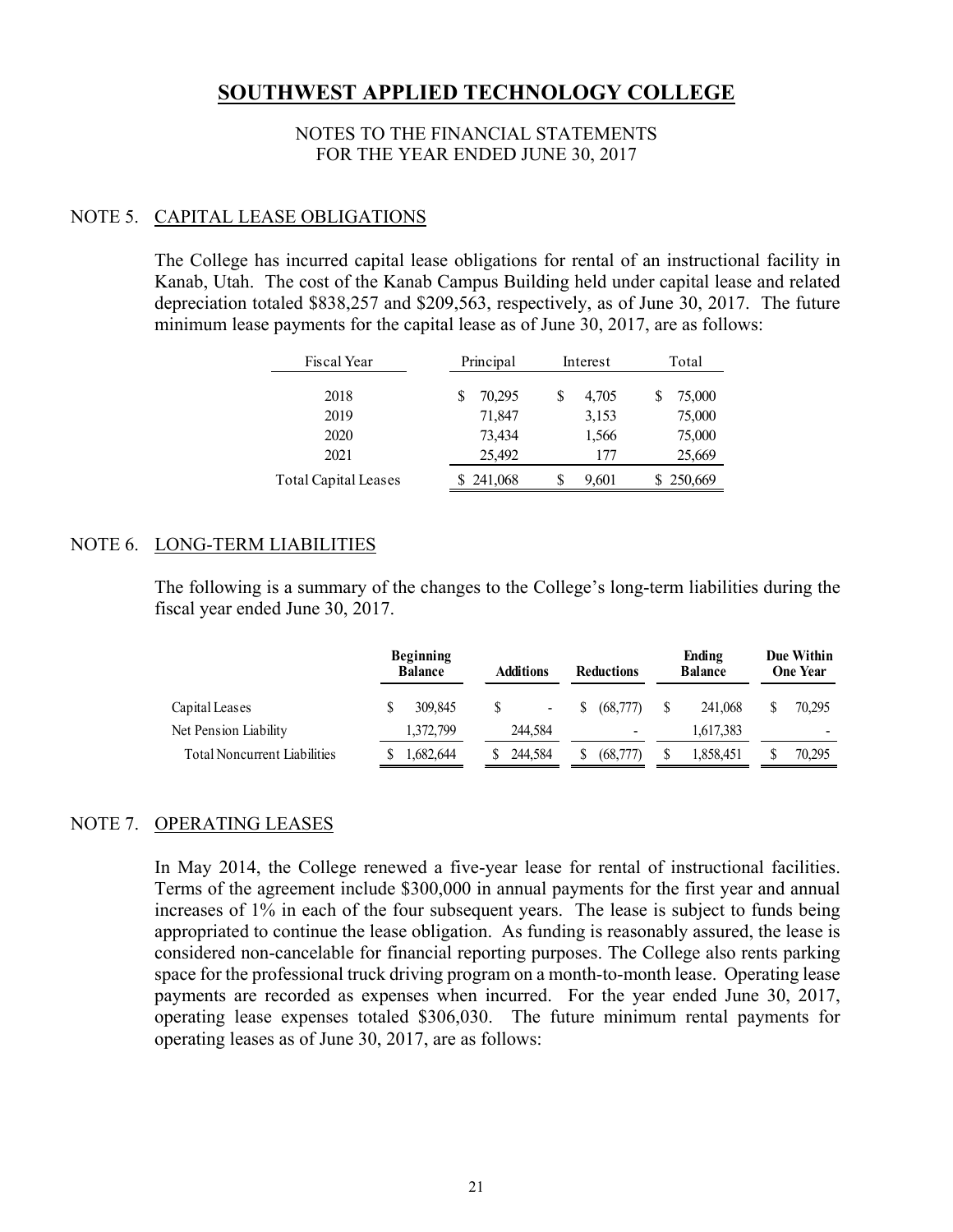#### NOTES TO THE FINANCIAL STATEMENTS FOR THE YEAR ENDED JUNE 30, 2017

| Fiscal Year           | Amount                  |
|-----------------------|-------------------------|
| 2018<br>2019          | 309,348<br>S<br>286,166 |
| <b>Total Payments</b> | 595,514                 |

#### NOTE 8. PENSION PLANS

#### Plan Description

Eligible employees of the College are provided with pensions through the Utah Retirement Systems (Systems). The Systems comprise several pension trust funds, the following in which employees at the College participate:

- Public Employees Noncontributory Retirement System (Noncontributory System) is a multiple employer, cost sharing, public employee retirement system.
- Tier 2 Public Employees Contributory Retirement System (Tier 2 Public Employees System) is a multiple employer, cost-sharing, public employee retirement system.

The Tier 2 Public Employees System became effective July 1, 2011. All eligible employees beginning on or after July 1, 2011 who have no previous service credit with any of the Systems are members of the Tier 2 Public Employees System.

The Systems are established and governed by the respective sections of Title 49 of the Utah Code annotated 1953, as amended. The Systems' defined benefit plans are amended statutorily by the State Legislature. The Utah State Retirement Office Act in Title 49 provides for the administration of the Systems under the direction of the Utah State Retirement Board, whose members are appointed by the Governor. The Systems are fiduciary funds defined as pension (and other employee benefit) trust funds and a component unit of the State of Utah. Title 49 of the Utah Code grants the authority to establish and amend the benefit terms.

The Systems issue a publicly available financial report that can be obtained by writing Utah Retirement Systems, 560 East 200 South, Salt Lake City, UT 84102, or by visiting the website www.urs.org.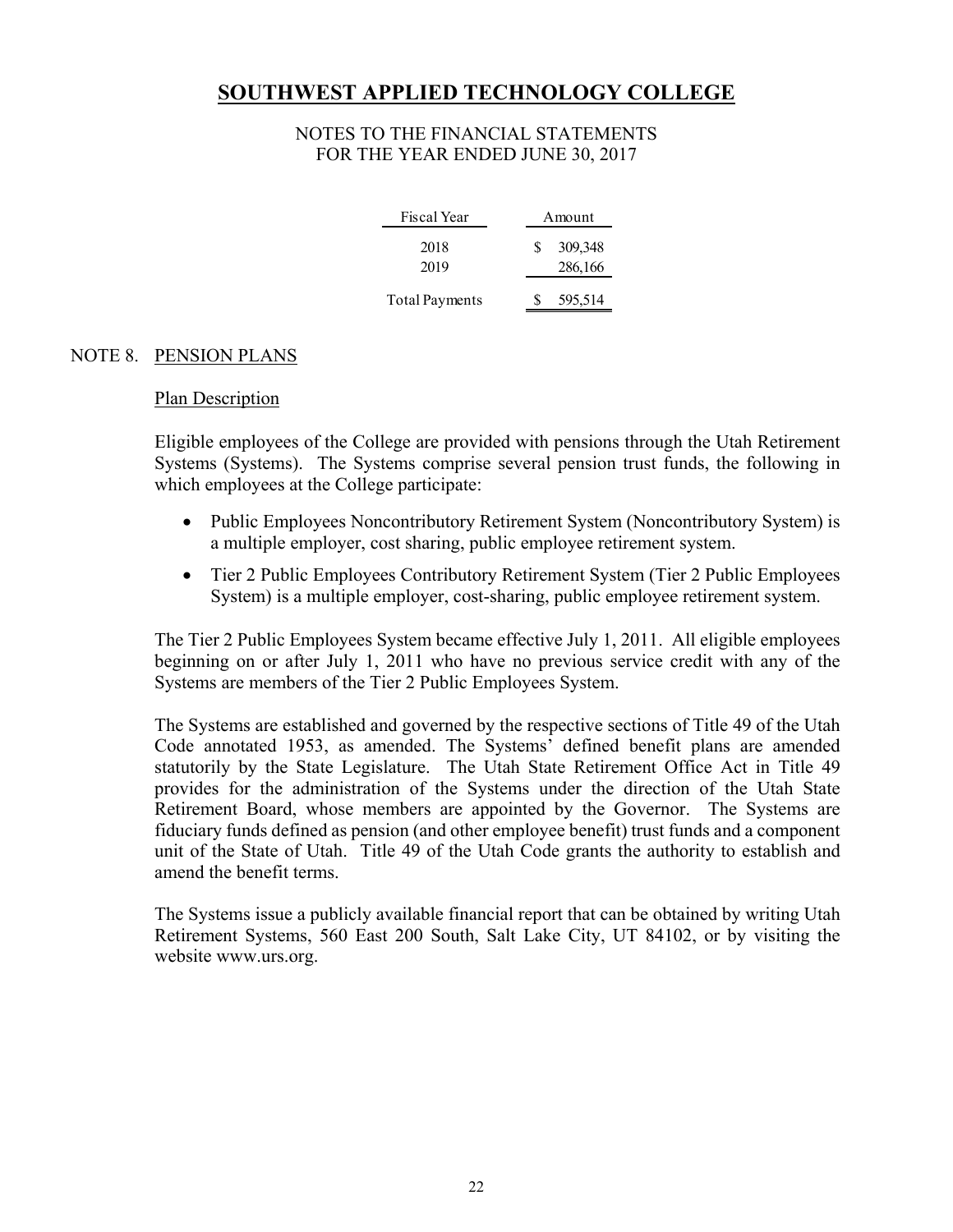#### NOTES TO THE FINANCIAL STATEMENTS FOR THE YEAR ENDED JUNE 30, 2017

The Systems provide retirement, disability, and death benefits. Retirement benefits are as follows:

#### **Summary of Benefits by System**

|                                          | Final                 | <b>Years of Service Required</b><br>and/or                                                          | <b>Benefit Percent</b>        |               |
|------------------------------------------|-----------------------|-----------------------------------------------------------------------------------------------------|-------------------------------|---------------|
| <b>System</b>                            | <b>Average Salary</b> | Age Eligible for Benefit                                                                            | per Year of Service           | $COLA**$      |
| Noncontributory<br><b>System</b>         | Highest 3 years       | 30 years any age<br>25 years any age*<br>20 years age $60*$<br>10 years age $62*$<br>4 years age 65 | $2.0\%$ per year<br>all years | Up to $4\%$   |
| Tier 2 Public Employees<br><b>System</b> | Highest 5 years       | 35 years any age<br>20 years age $60*$<br>10 years age $62*$<br>4 years age 65                      | $1.5\%$ per year<br>all years | Up to $2.5\%$ |

*\* with actuarial reductions*

*\*\* All post-retirement cost-of-living adjustments are non-compounding and are based on the original benefit. The cost-of-living adjustments are also limited to the actual Consumer Price Index (CPI) increase for the year, although unused CPI increases not met may be carried forward to subsequent years.*

As a condition of participation in the Systems, employers and/or employees are required to contribute certain percentages of salary and wages as authorized by statute and specified by the Utah Retirement Systems Board. Contributions are actuarially determined as an amount that, when combined with employee contributions (where applicable), is expected to finance the costs of benefits earned by employees during the year, with an additional amount to finance any unfunded actuarial accrued liability. Contribution rates as of June 30, 2017 are as follows:

|                                | Paid by<br><b>Employer</b><br>for Employee | College<br>Contribution<br>Rates |
|--------------------------------|--------------------------------------------|----------------------------------|
| Noncontributory System         | N/A                                        | 22.19%                           |
| Public Employees System Tier 2 | N/A                                        | 18.24%                           |

Tier 2 rates include a statutory required contribution to finance the unfunded actuarial accrued liability of the Tier 1 plans.

For fiscal year ended June 30, 2017 the employer and employee contributions to the Systems were as follows:

|                                | College<br><b>Contributions</b> |         | Employee<br><b>Contributions</b> |
|--------------------------------|---------------------------------|---------|----------------------------------|
| Noncontributory System         |                                 | 280,240 | N/A                              |
| Tier 2 Public Employees System |                                 | 96.867  | -                                |
| <b>Total Contributions</b>     |                                 | 377,107 | -                                |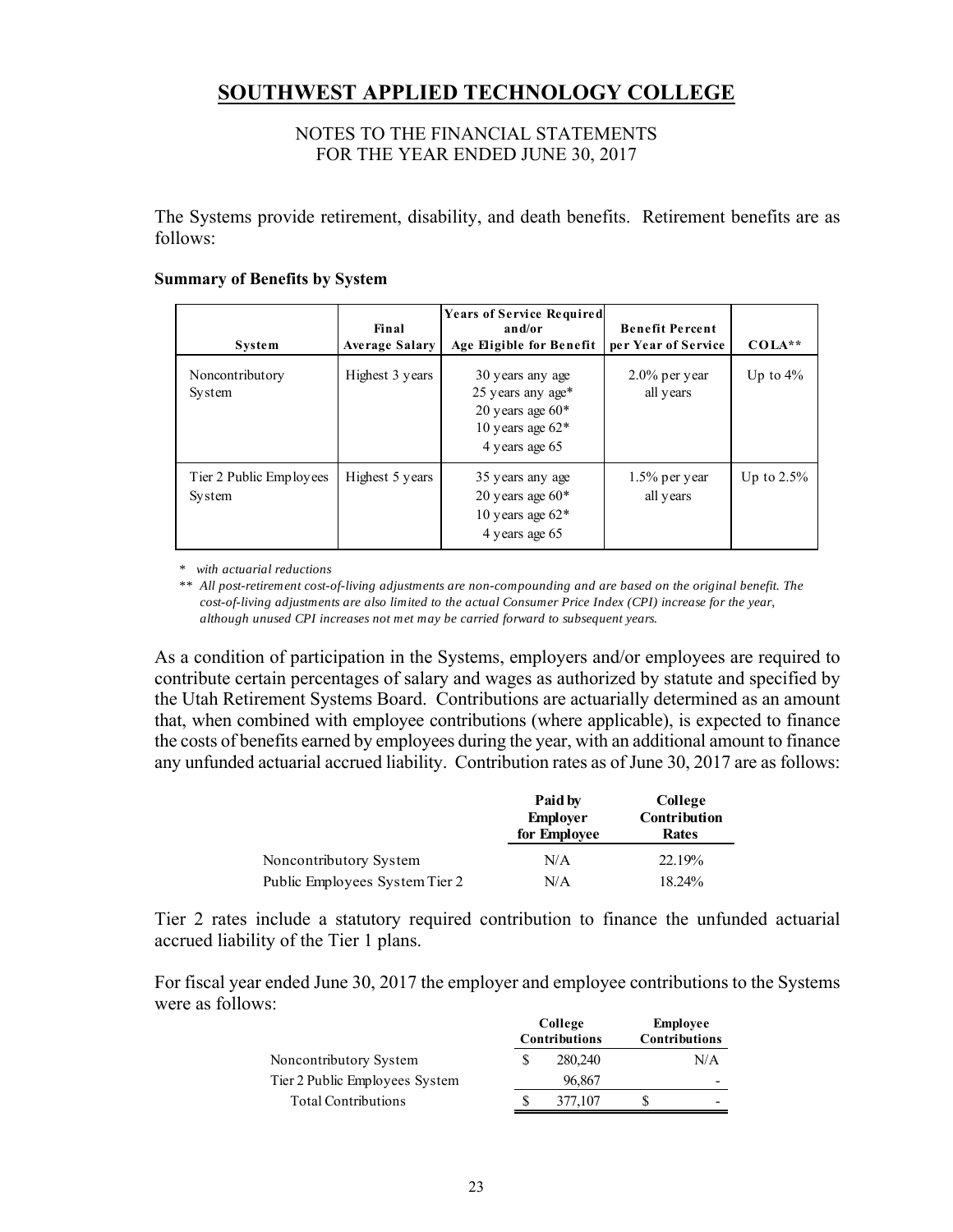#### NOTES TO THE FINANCIAL STATEMENTS FOR THE YEAR ENDED JUNE 30, 2017

Contributions reported are the Systems' Board-approved required contributions by system. Contributions in the Tier 2 systems are used to finance the unfunded liabilities in the Tier 1 systems.

#### **Pension Assets, Liabilities, Expense, and Deferred Outflows of Resources and Deferred Inflows of Resources Relating to Pensions**

At June 30, 2017, the College reported a net pension asset of \$0 and a net pension liability of \$1,617,383.

|                                                          | <b>Net</b><br>Pension<br>Asset                       | <b>Net</b><br><b>Pension</b><br>Liability | <b>Proportionate</b><br>Share<br>Dec. 31, 2016 | <b>Proportionate</b><br><b>Share</b><br>Dec. 31, 2015 | Change                      |
|----------------------------------------------------------|------------------------------------------------------|-------------------------------------------|------------------------------------------------|-------------------------------------------------------|-----------------------------|
| Noncontributory System<br>Tier 2 Public Employees System | $\overline{\phantom{a}}$<br>$\overline{\phantom{0}}$ | 1.611.008<br>6,375                        | 0.0497084%<br>0.0571463%                       | 0.0437018%<br>0.0561137%                              | 0.0060066%<br>$0.0010326\%$ |
| Total Net Pension Liability                              | ٠                                                    | 1,617,383                                 |                                                |                                                       |                             |

The net pension asset and liability were measured as of December 31, 2016, and the total pension liability used to calculate the net pension asset and liability was determined by an actuarial valuation as of January 1, 2016 and rolled forward using generally accepted actuarial procedures. The proportion of the net pension asset and liability is equal to the ratio of the employer's actual contributions to the Systems during the plan year over the total of all employer contributions to the Systems during the plan year.

For the year ended June 30, 2017, the College recognized pension expense of \$458,711. At June 30, 2017 the College reported deferred outflows of resources and deferred inflows of resources relating to pensions from the following sources:

|                                                                                                         |    | <b>Deferred Outflows</b><br>of Resources |    | <b>Deferred Inflows</b><br>of Resources |  |
|---------------------------------------------------------------------------------------------------------|----|------------------------------------------|----|-----------------------------------------|--|
| Differences between expected and actual experience                                                      | \$ |                                          | \$ | 92,196                                  |  |
| Changes in assumptions                                                                                  |    | 174,933                                  |    | 20,561                                  |  |
| Net difference between projected and actual earnings<br>on pension plan investments                     |    | 304,188                                  |    | 87,353                                  |  |
| Changes in proportion and differences between contributions<br>and proportionate share of contributions |    | 196,490                                  |    |                                         |  |
| Contributions subsequent to the measurement date                                                        |    | 192,178                                  |    |                                         |  |
| <b>Total</b>                                                                                            |    | 867,789                                  |    | 200,110                                 |  |

Of the amount reported as deferred outflows of resources related to pensions, \$192,178 resulted from contributions made by the College prior to its fiscal year end but subsequent to the measurement date of December 31, 2016.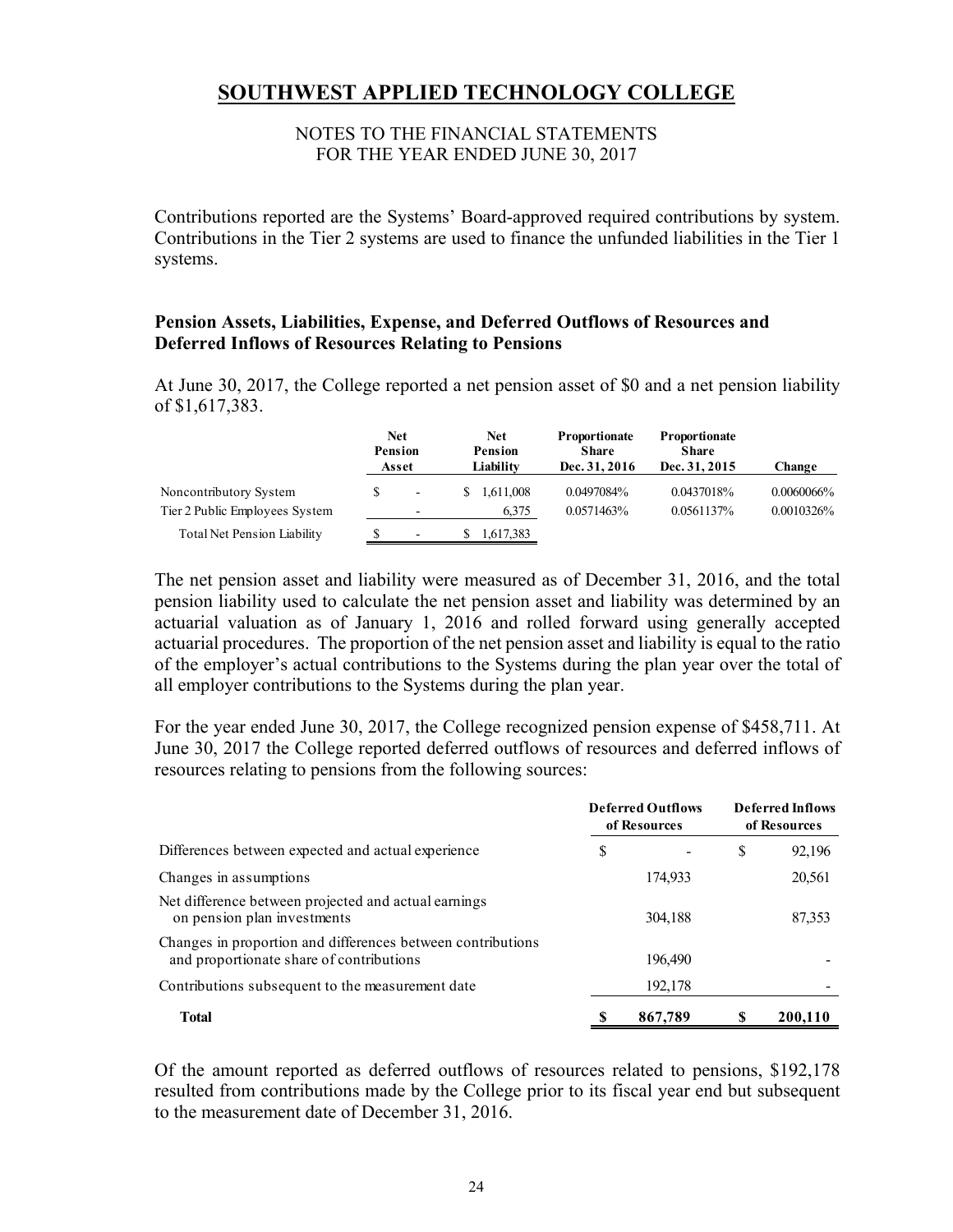#### NOTES TO THE FINANCIAL STATEMENTS FOR THE YEAR ENDED JUNE 30, 2017

These contributions will be recognized as a reduction of the net pension liability in the upcoming fiscal year. Other amounts reported as deferred outflows of resources and deferred inflows of resources related to pensions will be recognized in pension expense as follows:

| Year Ending December 31, | <b>Deferred Outflows (Inflows)</b><br>of Resources |  |  |
|--------------------------|----------------------------------------------------|--|--|
| 2017                     | 151,334<br>S                                       |  |  |
| 2018                     | 155,540<br>S                                       |  |  |
| 2019                     | 170,630<br>S                                       |  |  |
| 2020                     | S                                                  |  |  |
| 2021                     | S<br>146                                           |  |  |
| Thereafter               | S<br>1.798                                         |  |  |

The total pension liability in the December 31, 2016 actuarial valuation was determined using the following actuarial assumptions, applied to all periods included in the measurement:

| Inflation                 | 2.60 percent                                          |
|---------------------------|-------------------------------------------------------|
| Salary Increases          | $3.35 - 10.35$ percent, average, including inflation  |
| Investment Rate of Return | 7.20 percent, net of pension plan investment expense, |
|                           | including inflation                                   |

Mortality rates were developed from actual experience and mortality tables, based on gender, occupation and age, as appropriate, with adjustments for future improvement in mortality based on Scale AA, a model developed by the Society of Actuaries.

The actuarial assumptions used in the January 1, 2016, valuation were based on the results of an actuarial experience study for the five year period ending December 31, 2013.

The following actuarial assumption changes were adopted January 1, 2016. The assumed investment return assumption was decreased from 7.50% to 7.20% and the assumed inflation rate was decreased from 2.75% to 2.60%. With the decrease in the assumed rate of inflation, both the payroll growth and wage inflation assumptions were decreased by 0.15% from the prior year's assumption. The long-term expected rate of return on pension plan investments was determined using a building-block method in which best estimate ranges of expected future real rates of return (expected returns, net of pension plan investment expense and inflation) are developed for each major asset class and is applied consistently to each defined benefit pension plan. These ranges are combined to produce the long-term expected rate of return by weighting the expected future real rates of return by the target asset allocation percentage and by adding expected inflation. The target allocation and best estimates of arithmetic real rates of return for each major asset class are summarized in the following table: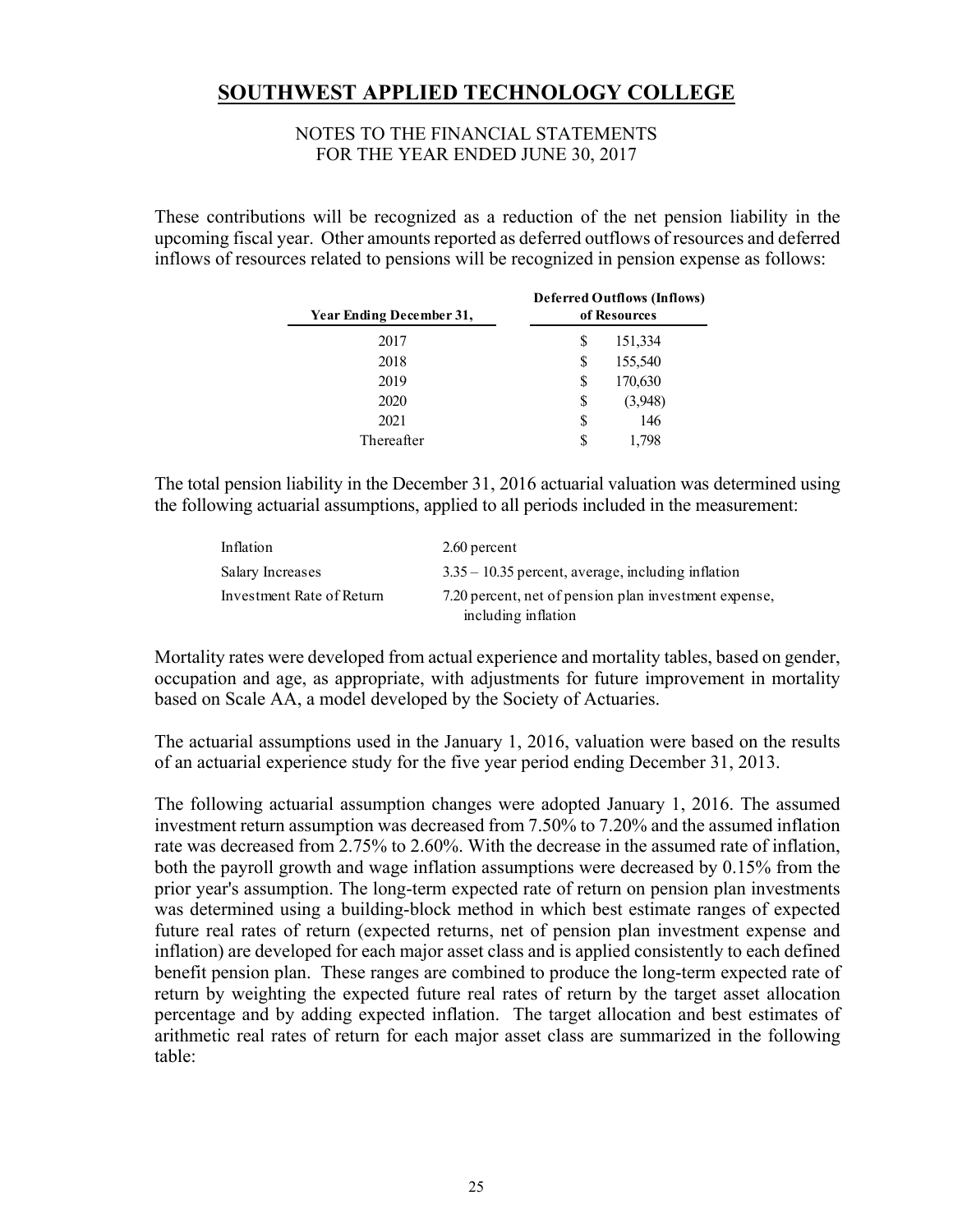#### NOTES TO THE FINANCIAL STATEMENTS FOR THE YEAR ENDED JUNE 30, 2017

|                           |                                           | <b>Expected Return Arithmetic Basis</b>       |                                                                      |  |  |  |  |
|---------------------------|-------------------------------------------|-----------------------------------------------|----------------------------------------------------------------------|--|--|--|--|
| <b>Asset Class</b>        | <b>Target Asset</b><br><b>Allocation</b>  | <b>Real Return</b><br><b>Arithmetic Basis</b> | Long-Term<br><b>Expected Portfolio</b><br><b>Real Rate of Return</b> |  |  |  |  |
| <b>Equity Securities</b>  | 40%                                       | 7.06%                                         | 2.82%                                                                |  |  |  |  |
| <b>Debt Securities</b>    | 20%                                       | $0.80\%$                                      | 0.16%                                                                |  |  |  |  |
| Real Assets               | 13%                                       | $5.10\%$                                      | $0.66\%$                                                             |  |  |  |  |
| Private Equity            | $9\%$                                     | 11.30%                                        | $1.02\%$                                                             |  |  |  |  |
| Absolute Return           | 18%                                       | 3.15%                                         | $0.57\%$                                                             |  |  |  |  |
| Cash and Cash Equivalents | $0\%$                                     | $0.00\%$                                      | $0.00\%$                                                             |  |  |  |  |
| <b>Totals</b>             | 100%                                      |                                               | $5.23\%$                                                             |  |  |  |  |
|                           | Inflation                                 |                                               | $2.60\%$                                                             |  |  |  |  |
|                           | <b>Expected Arithmetic Nominal Return</b> |                                               | 7.83%                                                                |  |  |  |  |

The 7.20% assumed investment rate of return is comprised of an inflation rate of 2.60% and a real return of 4.60% that is net of investment expense.

The discount rate used to measure the total pension liability was 7.20%. The projection of cash flows used to determine the discount rate assumed that employee contributions will be made at the current contribution rate and that contributions from all participating employers will be made at contractually required rates that are actuarially determined and certified by the Utah Retirement Systems Board. Based on those assumptions, the pension plan's fiduciary net position was projected to be available to make all projected future benefit payments of current active and inactive employees. Therefore, the long-term expected rate of return on pension plan investments was applied to all periods of projected benefit payments to determine the total pension liability. The discount rate was reduced to 7.20 percent from 7.50 percent from the prior measurement period.

The following presents the proportionate share of the net pension liability calculated using the discount rate of 7.20 percent as well as what the proportionate share of the net pension liability would be if it were calculated using a discount rate that is one percentage-point lower (6.20%) or one-percentage-point higher (8.20%) than the current rate:

#### **(6.20%) (7.20%) (8.20%)** Noncontributory System  $$ 2,953,812 \qquad $ 1,611,008 \qquad $ 485,607$ Tier 2 Public Employees System 43,390 6,375 (21,785) Total \$ 2,997,202 \$ 1,617,383 \$ 463,822 **1% Decrease Discount Rate 1% Increase**

#### **Proportionate Share of Net Pension (Asset) / Liability**

Detailed information about the pension plan's fiduciary net position is available in the Systems' separately issued financial report.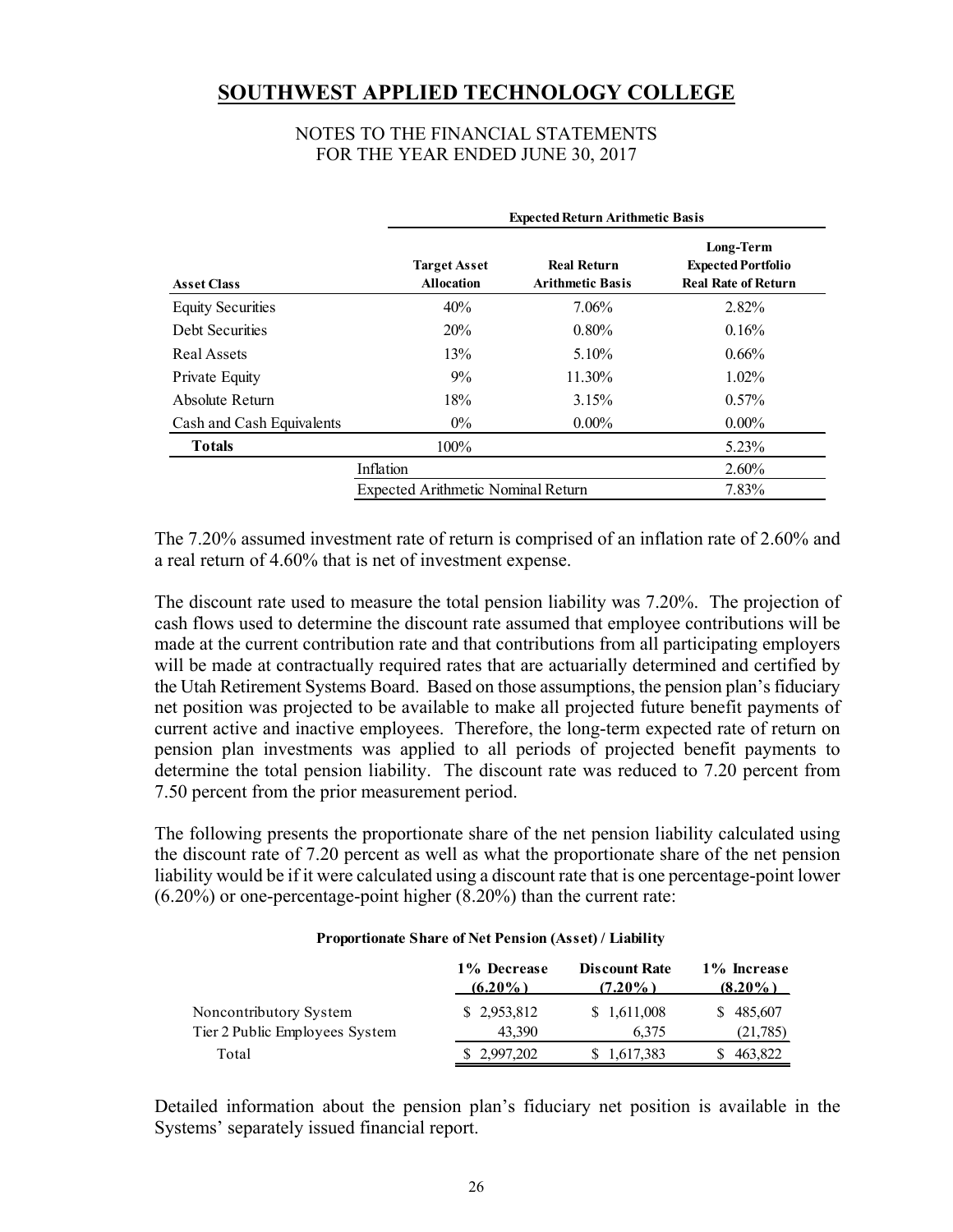#### NOTES TO THE FINANCIAL STATEMENTS FOR THE YEAR ENDED JUNE 30, 2017

#### NOTE 9. DEFINED CONTRIBUTION SAVINGS PLANS

The Defined Contribution Savings Plans are administered by the Utah Retirement Systems Board and are generally supplemental plans to the basic retirement benefits of the Retirement Systems, but may also be used as a primary retirement plan. These plans are voluntary taxadvantaged retirement savings programs authorized under sections 401(k), 457(b) and 408 of the Internal Revenue code. Detailed information regarding plan provisions is available in the Systems' separately issued financial report.

The College participates in the following Defined Contribution Savings Plans within the Systems:

- $\bullet$  401(k) Plan
- $\bullet$  457(b) Plan
- Roth IRA Plan

The College contributes 1.5% (Noncontributory System) and 1.78% (Tier 2 Public Employees System) of participating employees' annual salaries to a 401(k) Plan.

For employees participating in the Tier 2 Public Employees defined contribution (Tier 2 DC), the College is required to contribute 20.02% of the employee's salary, of which 10% is paid into a 401(k)/457 plan, while the remainder is contributed into the Tier 1 Contributory Public Employee System, as required by law. Employee and employer contributions to the Systems' Defined Contribution Savings Plans for fiscal year ended June 30, 2017 were as follows:

| $401(k)$ Plan                 |           |
|-------------------------------|-----------|
| <b>Employer Contributions</b> | \$123,170 |
| <b>Employee Contributions</b> | 55,251    |
| 457 Plan                      |           |
| <b>Employer Contributions</b> |           |
| <b>Employee Contributions</b> |           |
| <b>Roth IRA Plan</b>          |           |
| <b>Employer Contributions</b> | N/A       |
| <b>Employee Contributions</b> | 4,500     |
| <b>Traditional IRA</b>        |           |
| <b>Employer Contributions</b> | N/A       |
| <b>Employee Contributions</b> |           |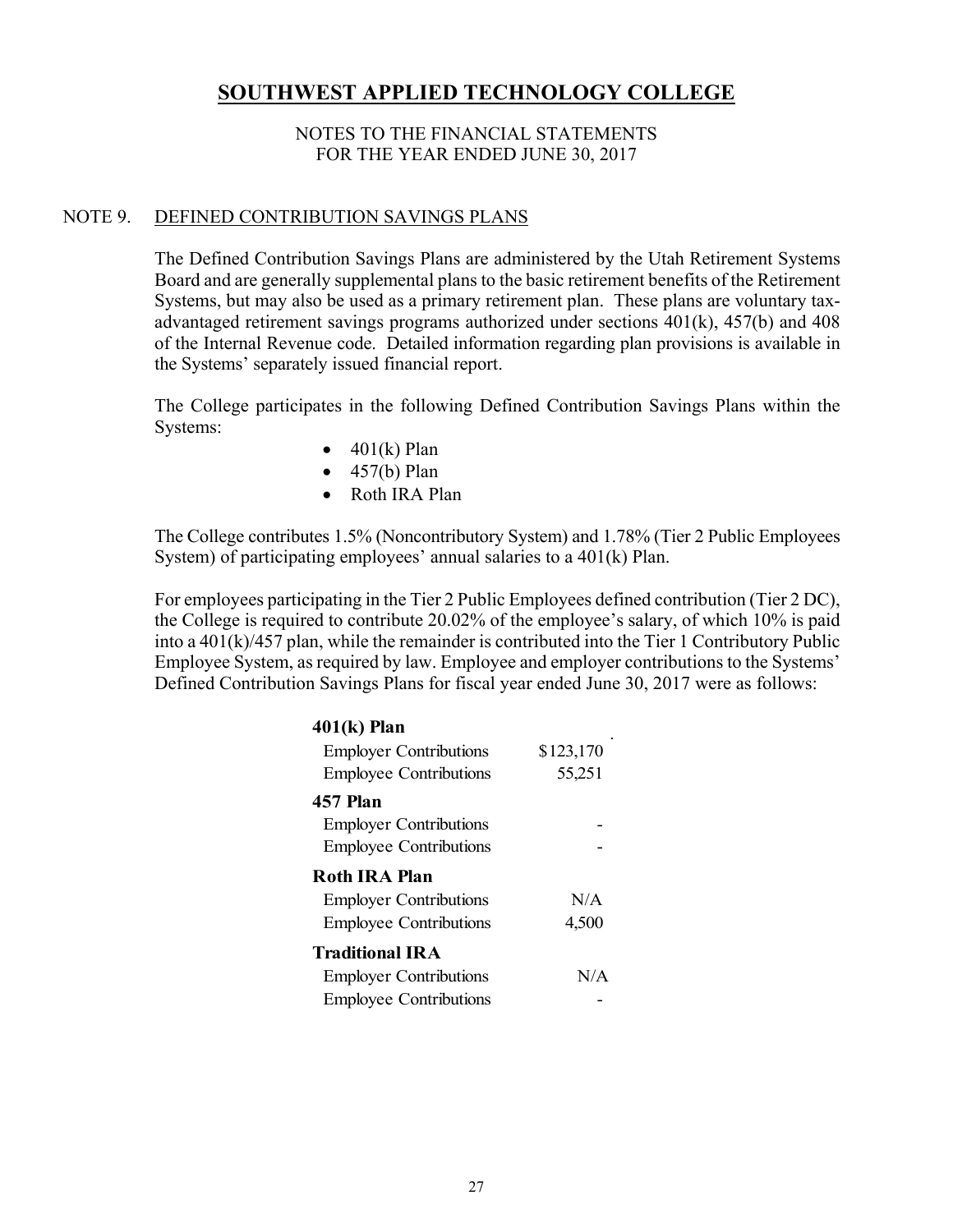#### NOTES TO THE FINANCIAL STATEMENTS FOR THE YEAR ENDED JUNE 30, 2017

#### NOTE 10. COMPENSATED ABSENCES

The College accrues and reports annual vacation leave in the year earned. Eligible salaried employees earn vacation leave as follows:

| <b>Years of Continuous</b><br><b>Employment</b> | <b>Days Accrued</b><br>Per Year | <b>Maximum</b><br><b>Carryover Days</b> |
|-------------------------------------------------|---------------------------------|-----------------------------------------|
| $0 - 5$                                         | 12                              | 10                                      |
| $6-10$                                          | 15                              | 15                                      |
| $11 - 15$                                       | 18                              | 20                                      |
| $16+$                                           | 21                              | 25                                      |
| <b>Executive Staff</b>                          | 25                              |                                         |

Maximum carryover is reviewed and adjusted each year at September  $30<sup>th</sup>$ . All accumulated days above the maximum carryover are lost if not used prior to that time. Upon termination, the cash value of accumulated unused annual leave, calculated by multiplying the employee's current hourly rate by the number of accrued hours of annual leave, is paid directly to the employee subject to the IRS rules and regulations as taxable compensation.

#### NOTE 11. RISK MANAGEMENT

The College maintains insurance coverage for commercial general liability, automobile, errors and omissions, and property (buildings and equipment) through policies administered by the Utah State Risk Management Fund. Employees of the College and authorized volunteers are covered by workers' compensation through the Utah School Boards' Risk Management Mutual Insurance Association.

#### NOTE 12. FOUNDATION

SWATC Foundation was incorporated on October 31, 2012 under laws of the State of Utah and is recognized as a "Section  $501(c)(3)$ " corporation by the Internal Revenue Service. The Foundation exists to further the charitable and educational purposes of the College. During the fiscal year ended June 30, 2017, SWATC Foundation received \$22,164 in cash donations that will be used by the College to provide educational scholarships.

The following schedules present condensed financial statements of SWATC Foundation for the fiscal year ended June 30, 2017: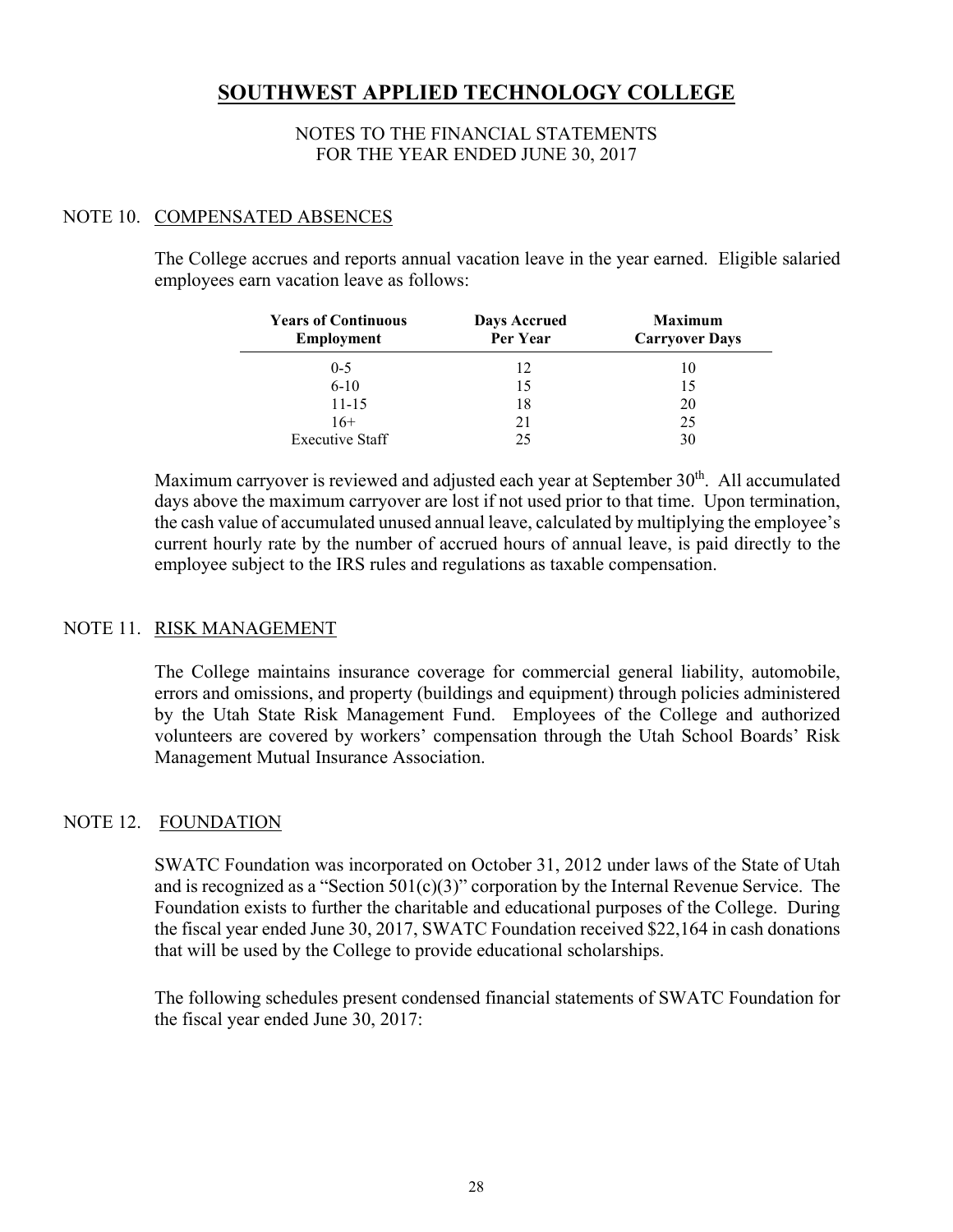#### NOTES TO THE FINANCIAL STATEMENTS FOR THE YEAR ENDED JUNE 30, 2017

### **SWATC Foundation**

**Condensed Statement of Net Position June 30, 2017**

#### **ASSETS**

#### **SWATC Foundation**

**For the Year Ended June 30, 2017 Condensed Statement of Revenues, Expenses, and Changes in Net Position**

| <b>Current Assets</b>     |               | <b>OPERATING REVENUES</b>          |      |           |
|---------------------------|---------------|------------------------------------|------|-----------|
| Cash and Cash Equivalents | \$<br>389,850 | Donations                          | - 75 | 22,164    |
| Accounts Receivable       | 10,000        | <b>Total Operating Revenues</b>    |      | 22,164    |
| <b>Total Assets</b>       | 399,850       |                                    |      |           |
| <b>LIABILITIES</b>        |               | <b>OPERATING EXPENSES</b>          |      |           |
| Current Liabilities       |               | <b>Purchased Services</b>          |      | 37,491    |
| Payable to College        | 126,395       | Other Operating Expenses           |      | 776       |
|                           |               | <b>Total Operating Expenses</b>    |      | 38,267    |
| <b>Total Liabilities</b>  | 126,395       | <b>Operating Loss</b>              |      | (16, 103) |
| <b>NET POSITION</b>       |               |                                    |      |           |
| Unrestricted              | 273,455       | <b>NET POSITION</b>                |      |           |
|                           |               | Net Position $-$ Beginning of Year |      | 289,558   |
| <b>Total Net Position</b> | 273,455       | Net Position – End of Year         |      | 273,455   |

### **SWATC Foundation**

**Condensed Statement of Cash Flows For the Year Ended June 30, 2017**

| <b>CASH FLOWS FROM OPERATING ACTIVITIES</b>          |   |         |
|------------------------------------------------------|---|---------|
| Payments for supplies and services                   | S | (24)    |
| Receipts from Donations                              |   | 12,164  |
| Net Cash Provided by Operating Activities            |   | 12,140  |
| Increase in Cash and Cash Equivalents                |   | 12,140  |
| <b>CASH AND CASH EQUIVALENTS - BEGINNING OF YEAR</b> |   | 377,710 |
| <b>CASH AND CASH EQUIVALENTS - END OF YEAR</b>       |   | 389,850 |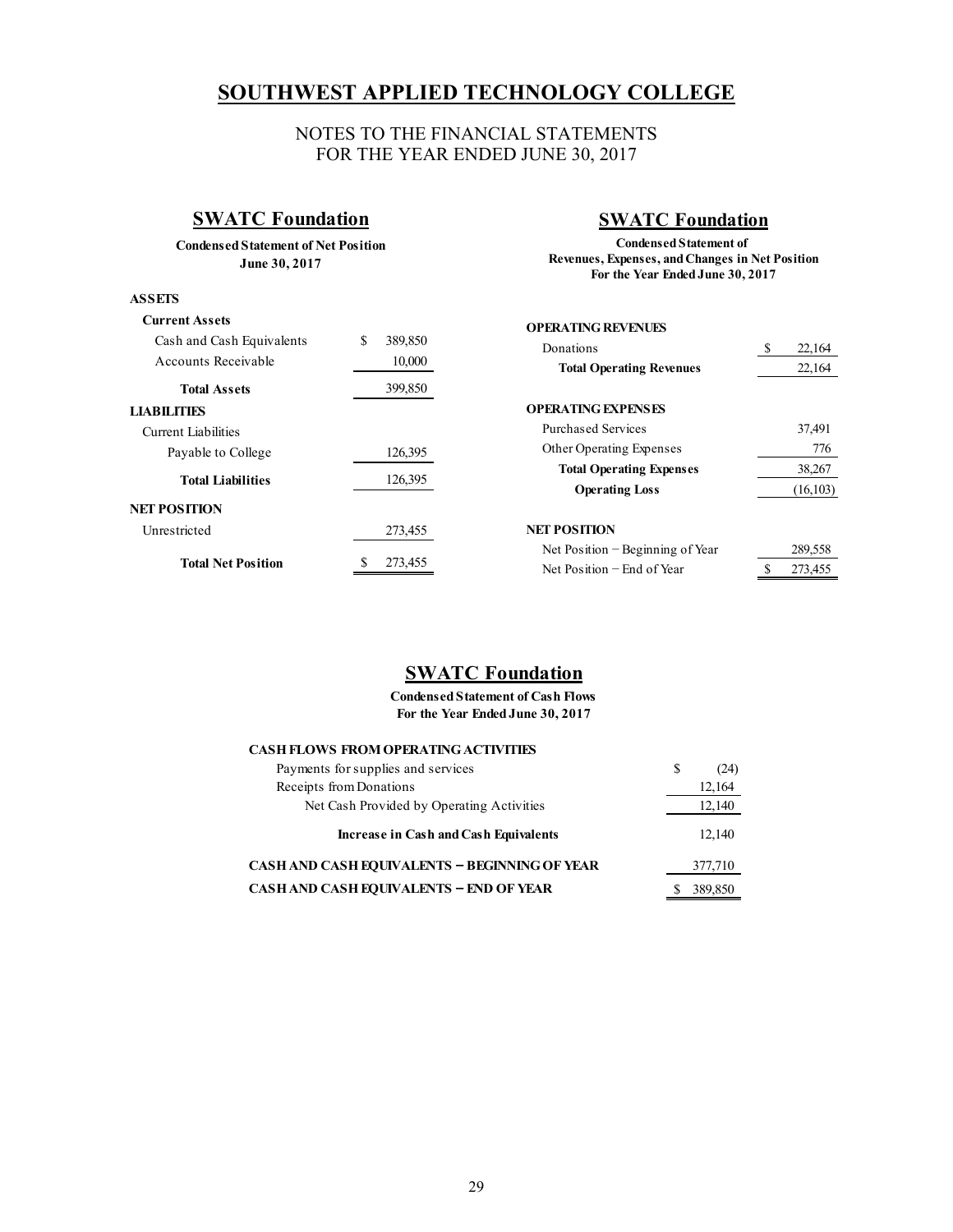#### NOTES TO THE FINANCIAL STATEMENTS FOR THE YEAR ENDED JUNE 30, 2017

#### NOTE 13. SUBSEQUENT EVENTS

During the 2017 State Legislative session, the Utah College of Applied Technology (UCAT) name was changed to Utah System of Technical Colleges and the name of Southwest Applied Technology College was changed to Southwest Technical College, effective July 1, 2017.

In August 2017, the Utah Retirement Systems Board approved a change to the discount rate used to calculate the net pension liability from 7.20% to 6.95%. This reduction will increase both the collective net pension liability to be calculated as of December 31, 2017 and the College's share of this liability. However, the monetary effect of this change is not known.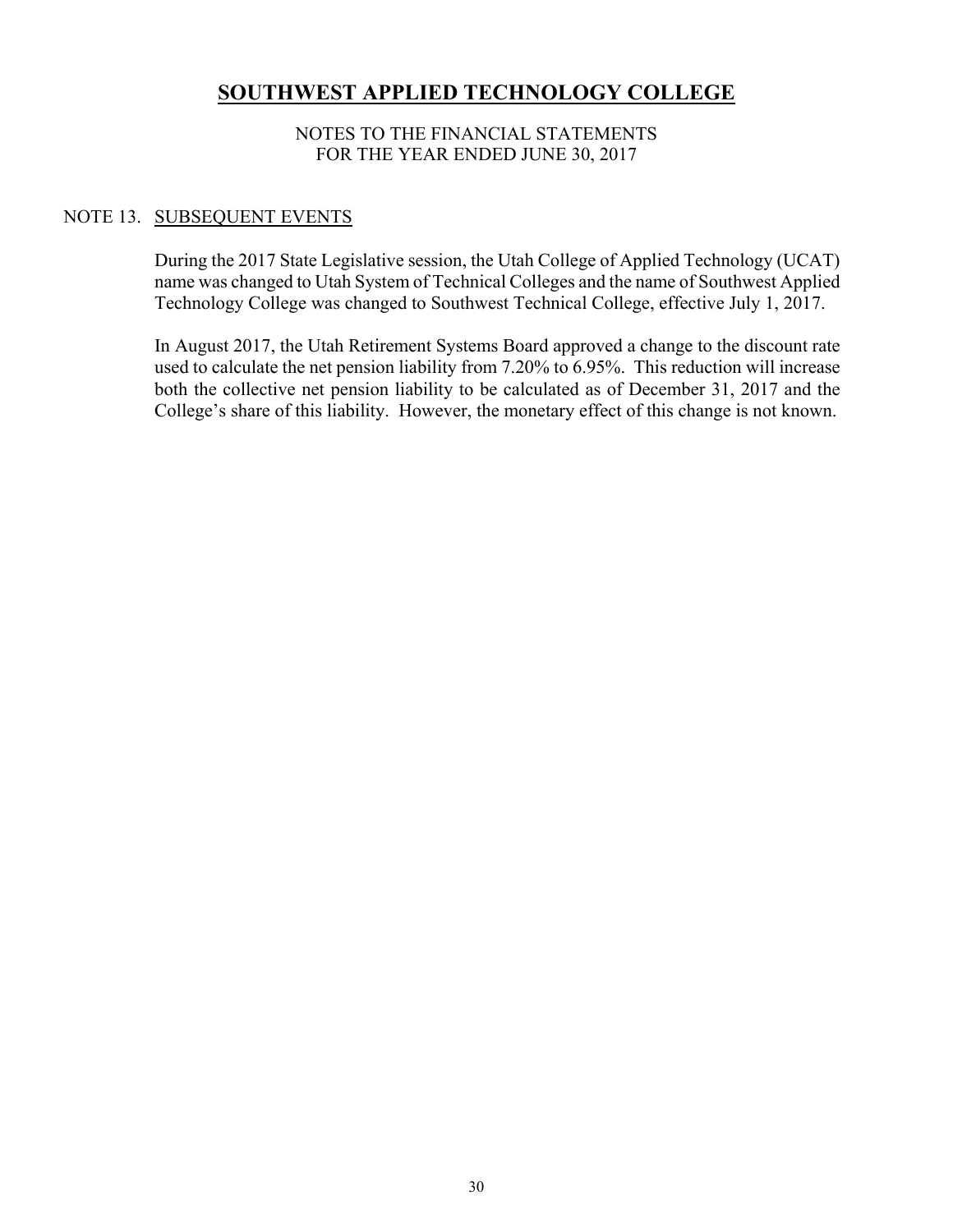#### REQUIRED SUPPLEMENTARY INFORMATION FOR THE YEAR ENDED JUNE 30, 2017

#### **Schedule of Southwest ATC's Proportionate Share of the Net Pension Liability Noncontributory and Tier 2 Public Employees Systems of the Utah Retirement Systems**

|                                                                                            | December 31,         |                          |               |  |  |  |  |  |
|--------------------------------------------------------------------------------------------|----------------------|--------------------------|---------------|--|--|--|--|--|
| <b>Noncontributory System</b>                                                              | 2016                 | 2015                     | 2014          |  |  |  |  |  |
| Proportion of Net Pension Liability (Asset)                                                | 0.0497084%           | 0.0437018%               | 0.0387199%    |  |  |  |  |  |
| Proportionate Share of Net Pension Liability (Asset)                                       | \$1,611,008          | \$1,372,799              | \$<br>972,849 |  |  |  |  |  |
| Covered Payroll                                                                            | \$1,255,371          | \$1,088,821              | \$<br>970,094 |  |  |  |  |  |
| Proportionate Share of Net Pension Liability (Asset)<br>as a Percentage of Covered Payroll | 128.33%              | 126.08%                  | 100.30%       |  |  |  |  |  |
| Plan Fiduciary Net Position as a Percentage of Total<br>Pension Liability                  | 84.90%               | 84.50%<br>87.20%         |               |  |  |  |  |  |
|                                                                                            | December 31,         |                          |               |  |  |  |  |  |
| <b>Tier 2 Public Employees System</b>                                                      | 2016                 | 2015                     | 2014          |  |  |  |  |  |
| Proportion of Net Pension Liability (Asset)                                                | 0.0571463%           | 0.0739018%<br>0.0561137% |               |  |  |  |  |  |
| Proportionate Share of Net Pension Liability (Asset)                                       | \$<br>6,375          | \$<br>(122)              | \$<br>(2,240) |  |  |  |  |  |
| Covered Payroll                                                                            | \$<br>468,647        | \$<br>362,474            | \$<br>362,393 |  |  |  |  |  |
| Proportionate Share of Net Pension Liability (Asset)<br>as a Percentage of Covered Payroll | 1.36%                | $-0.03\%$                | $-0.60\%$     |  |  |  |  |  |
| Plan Fiduciary Net Position as a Percentage of Total<br>Pension Liability                  | 95.10%<br>$100.20\%$ |                          | 103.50%       |  |  |  |  |  |

\* The College implemented GASB Statement No. 68 and 71 in fiscal year 2015. Information on the College's portion of the plans' net pension liabilities (assets) is not available for periods prior to fiscal year 2015.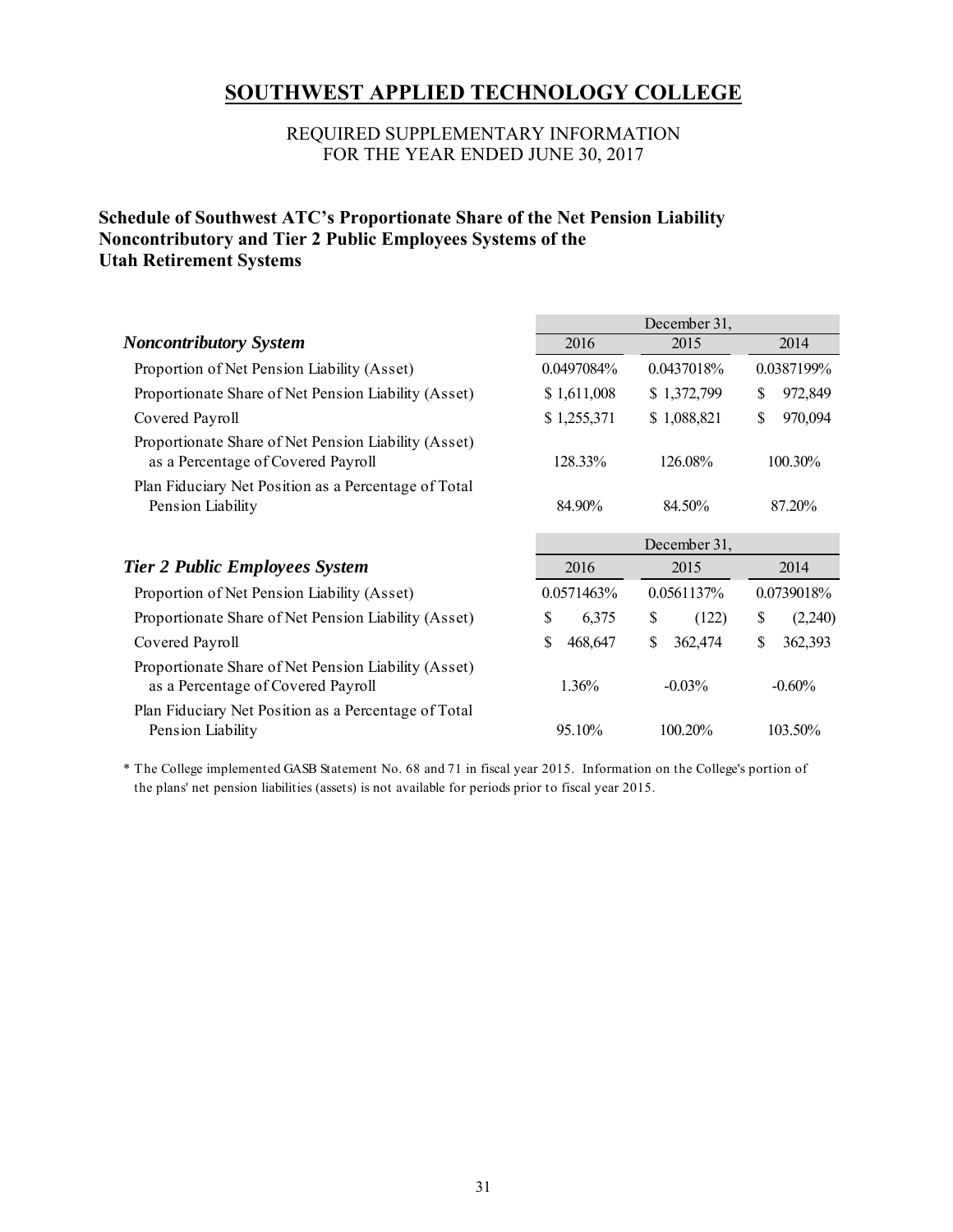#### REQUIRED SUPPLEMENTARY INFORMATION FOR THE YEAR ENDED JUNE 30, 2017

#### **Schedule of Southwest ATC's Pension Contributions Noncontributory and Tier 2 Public Employees Systems of the Utah Retirement Systems Last 10 Fiscal Years** <sup>1</sup>

| <b>Noncontributory System</b>                                        |              |                          |                          |    |                          |    |                          |   |                          |                   |             |           |            |            |             |
|----------------------------------------------------------------------|--------------|--------------------------|--------------------------|----|--------------------------|----|--------------------------|---|--------------------------|-------------------|-------------|-----------|------------|------------|-------------|
|                                                                      | 2017         |                          | 2016                     |    | 2015                     |    | 2014                     |   | 2013                     |                   | 2012        | 2011      | 2010       | 2009       | 2008        |
| <b>Actuarial Determined Contributions</b>                            | 280,240      |                          | 261,814                  |    | \$215,025                |    | 198,583                  |   | 209,884                  |                   | 177,919     | \$151,002 | \$128,534  | \$131,831  | \$123,373   |
| Contributions in relation to the contractually required contribution | (280, 240)   |                          | (261, 814)               |    | (215,025)                |    | (198, 583)               |   | (209, 884)               |                   | (177,919)   | (151,002) | (128, 534) | (131, 831) | (123, 373)  |
| Contribution deficiency (excess)                                     |              |                          |                          | S  |                          | Ъ  |                          |   | $\overline{\phantom{a}}$ |                   |             | N,        | ъ          | ъ          | $\sim$<br>ъ |
| Covered payroll                                                      | \$1,279,730  |                          | \$1,190,226              |    | \$997,298                |    | \$1,005,932              |   | \$1,105,673              |                   | \$1,094,799 | \$848,752 | \$903,897  | \$927,083  | \$867,596   |
| Contributions as a percentage of covered payroll <sup>2</sup>        | 21.90%       |                          | 22.00%                   |    | 21.56%                   |    | 19.74%                   |   | 18.98%                   |                   | 16.25%      | 17.79%    | 14.22%     | 14.22%     | 14.22%      |
| Tier 2 Public Employees System <sup>3</sup>                          |              |                          |                          |    |                          |    |                          |   |                          |                   |             |           |            |            |             |
|                                                                      | 2017         |                          | 2016                     |    | 2015                     |    | 2014                     |   | 2013                     | 2012 <sup>4</sup> |             |           |            |            |             |
| <b>Actuarial Determined Contributions</b>                            | 96,867       |                          | 70,459                   | \$ | 67,846                   |    | 55,148                   |   | 12,401                   |                   | 3,184       |           |            |            |             |
| Contributions in relation to the contractually required contribution |              | (96, 867)                | (70, 459)                |    | (67, 846)                |    | (55, 148)                |   | (12, 401)                |                   | (3,184)     |           |            |            |             |
| Contribution deficiency (excess)                                     |              | $\overline{\phantom{a}}$ | $\overline{\phantom{a}}$ | S  | $\overline{\phantom{a}}$ | ъ  | $\overline{\phantom{a}}$ |   | $\overline{\phantom{a}}$ |                   |             |           |            |            |             |
| Covered payroll                                                      | 531,072<br>S |                          | 386,286                  |    | \$ 371,352               | S. | 329,240                  | Ъ | 144,875                  | S.                | 41,951      |           |            |            |             |

<sup>1</sup> Paragraph 81.b of GASB 68 requires employers to disclose a 10-year history of contributions in the RSI.

<sup>2</sup> Contributions as a percentage of covered payroll may be different than the board certified rate due to rounding and other administrative issues.

Contributions as a percentage of covered payroll<sup>2</sup> 18.24% 18.24% 18.27% 16.75% 8.56% 7.59%

3Contributions in Tier 2 include an amortization rate to help fund the unfunded liabilities in the Tier 1 systems.<br> $\frac{4}{1}$  Tier 2 systems were created effective link 1 2011

Tier 2 systems were created effective July 1, 2011.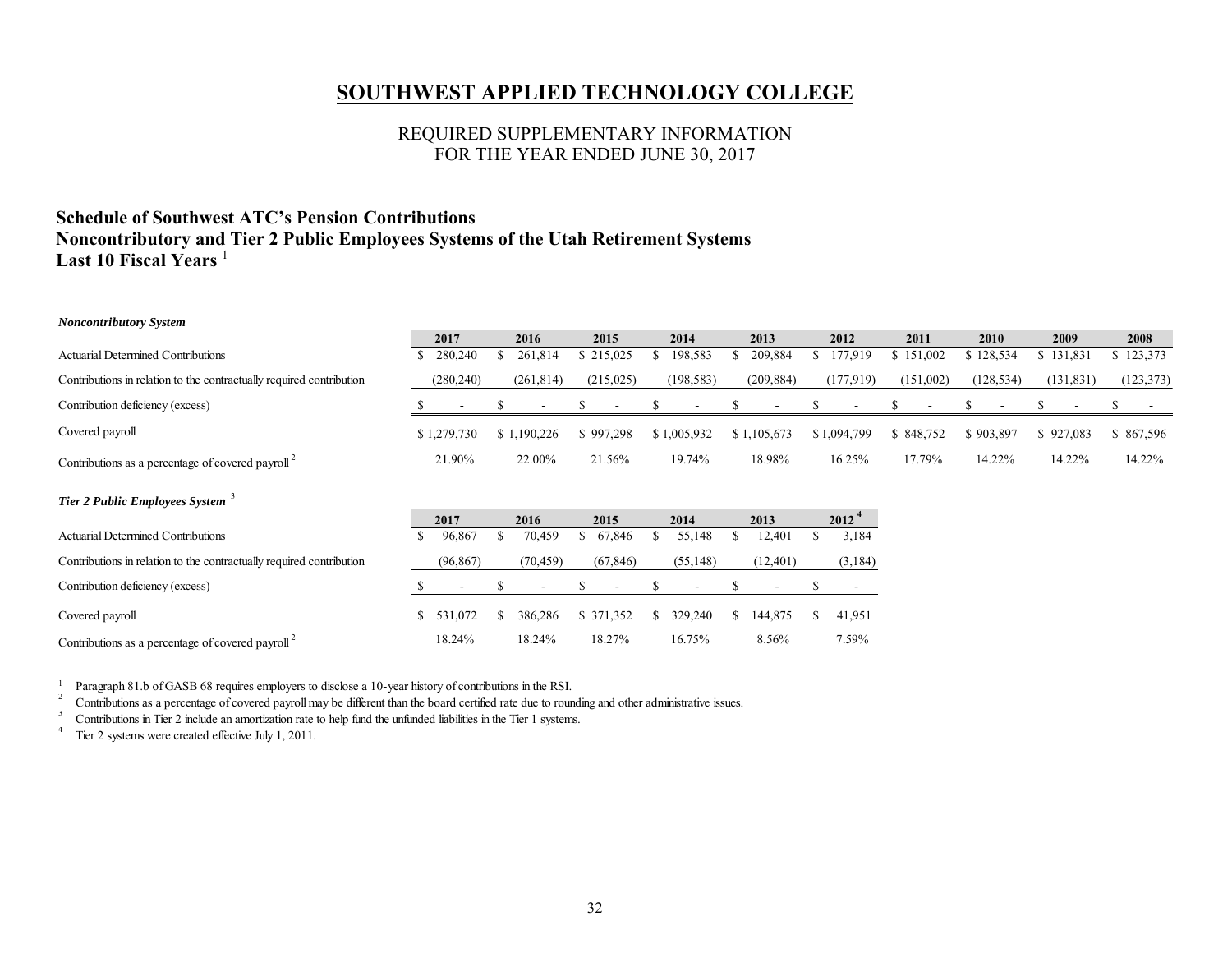

**OFFICE OF THE STATE AUDITOR**

#### **INDEPENDENT STATE AUDITOR'S REPORT ON INTERNAL CONTROL OVER FINANCIAL REPORTING AND ON COMPLIANCE AND OTHER MATTERS BASED ON AN AUDIT OF FINANCIAL STATEMENTS PERFORMED IN ACCORDANCE WITH** *GOVERNMENT AUDITING STANDARDS*

To the Board of Directors, Audit Committee and Brennan Wood, Campus President Southwest Applied Technology College

We have audited, in accordance with the auditing standards generally accepted in the United States of America and the standards applicable to financial audits contained in *Government Auditing Standards* issued by the Comptroller General of the United States, the financial statements of Southwest Applied Technology College (the College) as of and for the year ended June 30, 2017, and the related notes to the financial statements, which collectively comprise the College's financial statements, and have issued our report thereon dated February 15, 2018.

#### **Internal Control Over Financial Reporting**

In planning and performing our audit of the financial statements, we considered the College's internal control over financial reporting (internal control) to determine the audit procedures that are appropriate in the circumstances for the purpose of expressing our opinion on the financial statements, but not for the purpose of expressing an opinion on the effectiveness of the College's internal control. Accordingly, we do not express an opinion on the effectiveness of the College's internal control.

A *deficiency in internal control* exists when the design or operation of a control does not allow management or employees, in the normal course of performing their assigned functions, to prevent or to detect and correct misstatements on a timely basis. A *material weakness* is a deficiency, or a combination of deficiencies, in internal control, such that there is a reasonable possibility that a material misstatement of the entity's financial statements will not be prevented, or detected and corrected on a timely basis. A *significant deficiency* is a deficiency, or a combination of deficiencies, in internal control that is less severe than a material weakness, yet important enough to merit attention by those charged with governance.

Our consideration of internal control was for the limited purpose described in the first paragraph of this section and was not designed to identify all deficiencies in internal control that might be material weaknesses or significant deficiencies. Given these limitations, during our audit we did not identify any deficiencies in internal control that we consider to be material weaknesses. However, material weaknesses may exist that have not been identified.

Utah State Capitol Complex, East Office Building, Suite E310 • Salt Lake City, Utah 84114-2310 • Tel: (801) 538-1025 • auditor.utah.gov